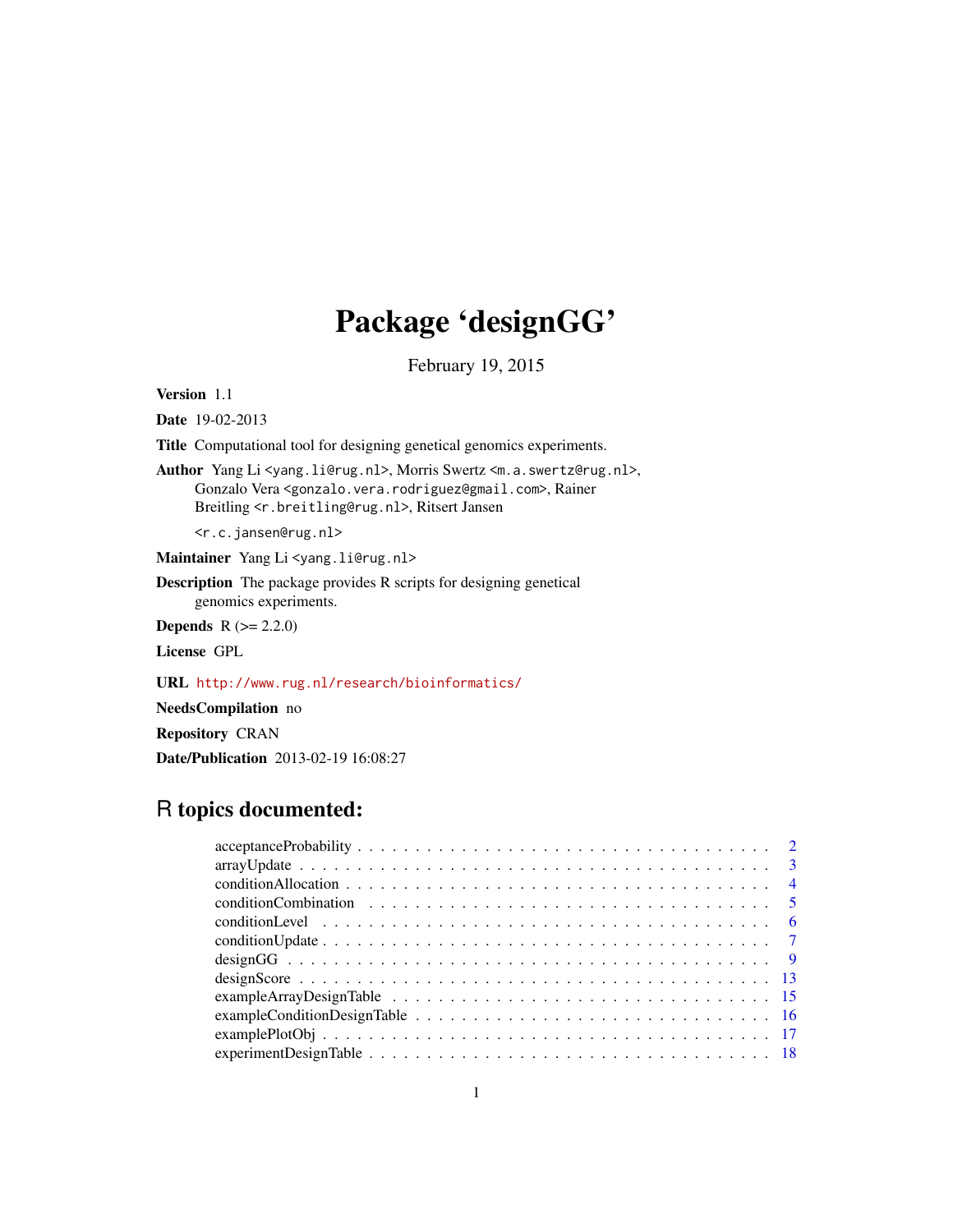<span id="page-1-0"></span>

| Index |  |  |  |  |  |  |  |  |  |  |  |  |  |  |  |  |  |  |  |  |
|-------|--|--|--|--|--|--|--|--|--|--|--|--|--|--|--|--|--|--|--|--|

<span id="page-1-1"></span>acceptanceProbability *Compute the acceptance probability for each updated design*

# Description

Compute the acceptance probability for each updated design. It depends on the current temperature value of simulated annealing process. This is a subfunction needed for designGG, but is not directly used.

#### Usage

```
acceptanceProbability( designScore, newDesignScore, method,
                       temperature )
```
#### Arguments

| designScore | score of current design.                                         |
|-------------|------------------------------------------------------------------|
|             | newDesignScore score of updated design.                          |
| method      | either "SA" (simulated annealing) or "MH". (Metropolis Hastings) |
| temperature | current temperature in simulated annealing process.              |

#### Author(s)

Yang Li <yang.li@rug.nl>, Gonzalo Vera <gonzalo.vera.rodriguez@gmail.com> Rainer Breitling <r.breitling@rug.nl>, Ritsert Jansen <r.c.jansen@rug.nl>

# References

E. Wit and J. McClure. Statistics for Microarrays: Design, Analysis and Inference. (2004) Chichester: Wiley.

Y. Li, R. Breitling and R.C. Jansen. Generalizing genetical genomics: the added value from environmental perturbation, Trends Genet (2008) 24:518-524.

Y. Li, M. Swertz, G. Vera, J. Fu, R. Breitling, and R.C. Jansen. designGG: An R-package and Web tool for the optimal design of genetical genomics experiments. BMC Bioinformatics 10:188(2009) http://gbic.biol.rug.nl/designGG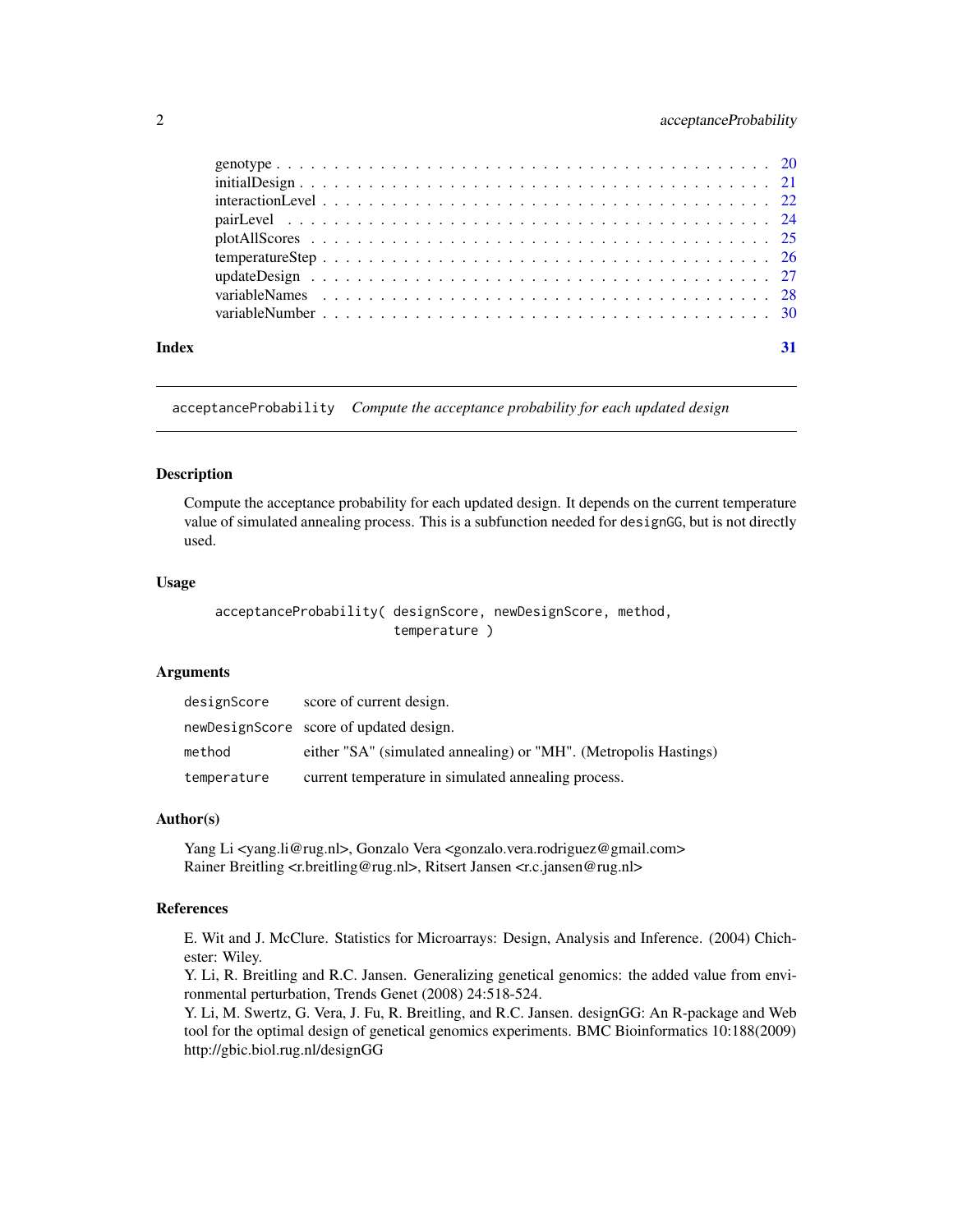# <span id="page-2-0"></span>arrayUpdate 3

# See Also

[designGG](#page-8-1)

<span id="page-2-1"></span>arrayUpdate *Update array allocation*

#### Description

Update the allocation of samples on the arrays. This is a subfunction needed for updateDesign, but is not directly used.

### Usage

```
arrayUpdate(array.allocation, condition.allocation, nRILs, nSlides)
```
#### Arguments

| array.allocation     |                                                                                                                                    |  |  |  |  |
|----------------------|------------------------------------------------------------------------------------------------------------------------------------|--|--|--|--|
|                      | matrix with nArray rows and nRIL columns. Elements of 1/0 indicate this RIL<br>(or strain) is/not selected for this array.         |  |  |  |  |
| condition.allocation |                                                                                                                                    |  |  |  |  |
|                      | matrix with nCondition rows and nRIL columns. Elements of 1/0 indicate this<br>RIL (or strain) is/not selected for this condition. |  |  |  |  |
| nRILs                | number of RILs or strains available for the experiment.                                                                            |  |  |  |  |
| nSlides              | total number of slides available for experiment.                                                                                   |  |  |  |  |

#### Details

This function is used only for designing a dual-channel experiment where samples need to be paired.

#### Value

A list with the following two elements: new.array.allocation: an updated array allocation table new.condition.allocation: an updated condition allocation table

#### Author(s)

Yang Li <yang.li@rug.nl>, Gonzalo Vera <gonzalo.vera.rodriguez@gmail.com> Rainer Breitling <r.breitling@rug.nl>, Ritsert Jansen <r.c.jansen@rug.nl>

#### References

Y. Li, R. Breitling and R.C. Jansen. Generalizing genetical genomics: the added value from environmental perturbation, Trends Genet (2008) 24:518-524.

Y. Li, M. Swertz, G. Vera, J. Fu, R. Breitling, and R.C. Jansen. designGG: An R-package and Web tool for the optimal design of genetical genomics experiments. BMC Bioinformatics 10:188(2009) http://gbic.biol.rug.nl/designGG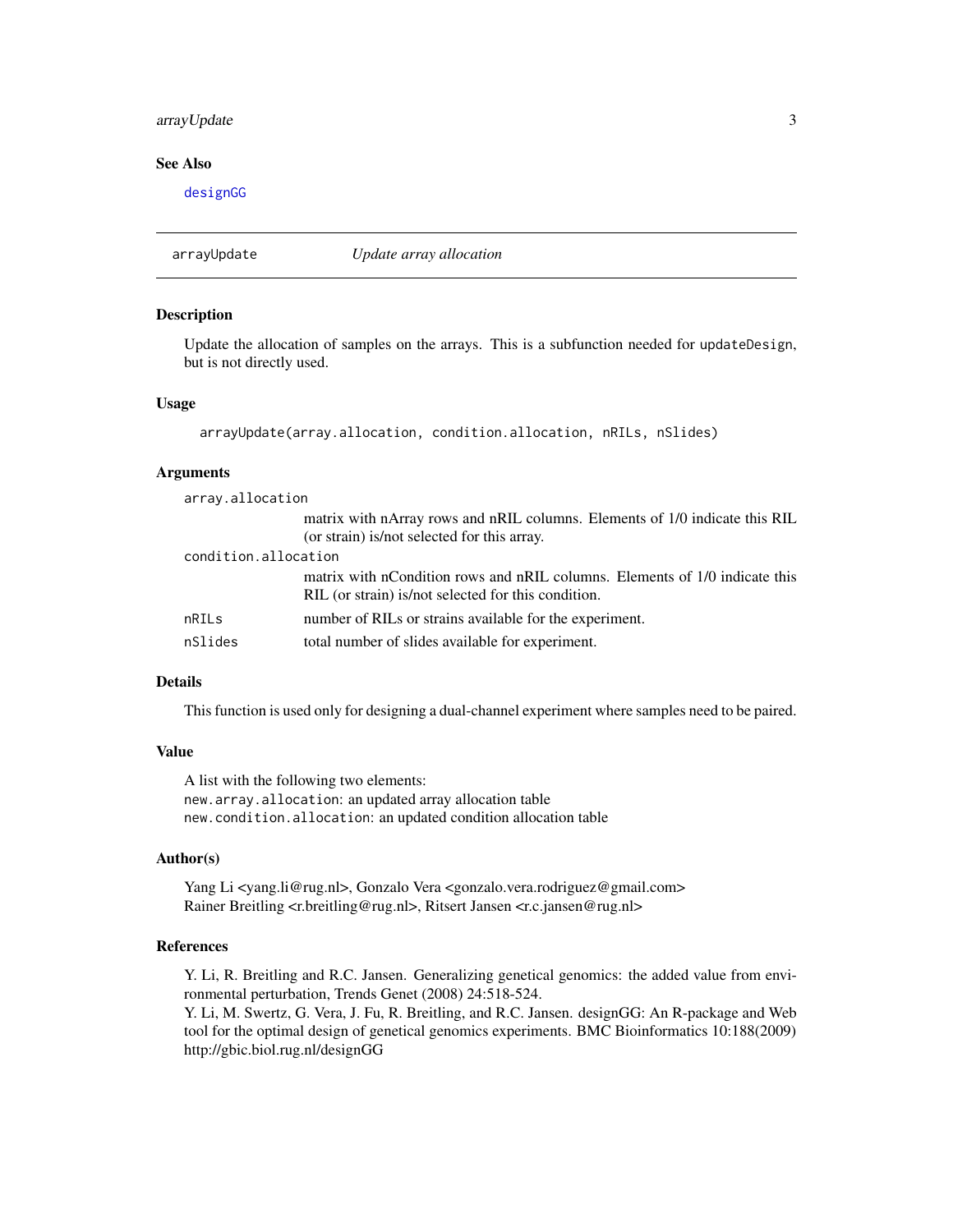# <span id="page-3-0"></span>See Also

[updateDesign](#page-26-1)

conditionAllocation *Allocate the selected RILs into different conditions*

# Description

This is a subfunction used by initialDesign but is not directly used. In the experiment where samples are profiled in pairs, the samples are firstly selected and paired on each array and then the selected samples are randomly allocated into different conditions.

# Usage

conditionAllocation( selectedRILs, genotype, nConditions, nSlides, nTuple )

#### Arguments

| selectedRILs | the index of the selected RILs or strains among all that are available for the<br>experiment.                                                                                                                                                                                      |
|--------------|------------------------------------------------------------------------------------------------------------------------------------------------------------------------------------------------------------------------------------------------------------------------------------|
| genotype     | genotype data: a nMarker-by-nRILs matrix with two allels being 0 and 1 (or A<br>and B) or three allels being 0, 0.5 and 1 (or, A, H, and B), where $0.5$ (or H)<br>represents heterozygous allele.                                                                                 |
| nConditions  | number of all possible combination of all environmental factors. It should be<br>larger than 1.                                                                                                                                                                                    |
| nSlides      | total number of slides available for the experiment. It should be a non-zero<br>integer.                                                                                                                                                                                           |
| nTuple       | average number of RILs to be assigned onto each condition.<br>n Tuple should be a real number which is larger than 1.<br>if $n \text{Tuple} < 1$ , the algorithm will stop and show a message as below,<br>warning: "The number of slides is too small to perform the experiment." |

# Details

This function is only called by initialDesign function when btwoColorArray is TRUE.

#### Value

A matrix with nCondition rows and nRIL columns. Elements of 1/0 indicate that this RIL (or strain) is/not selected for this condition.

#### Author(s)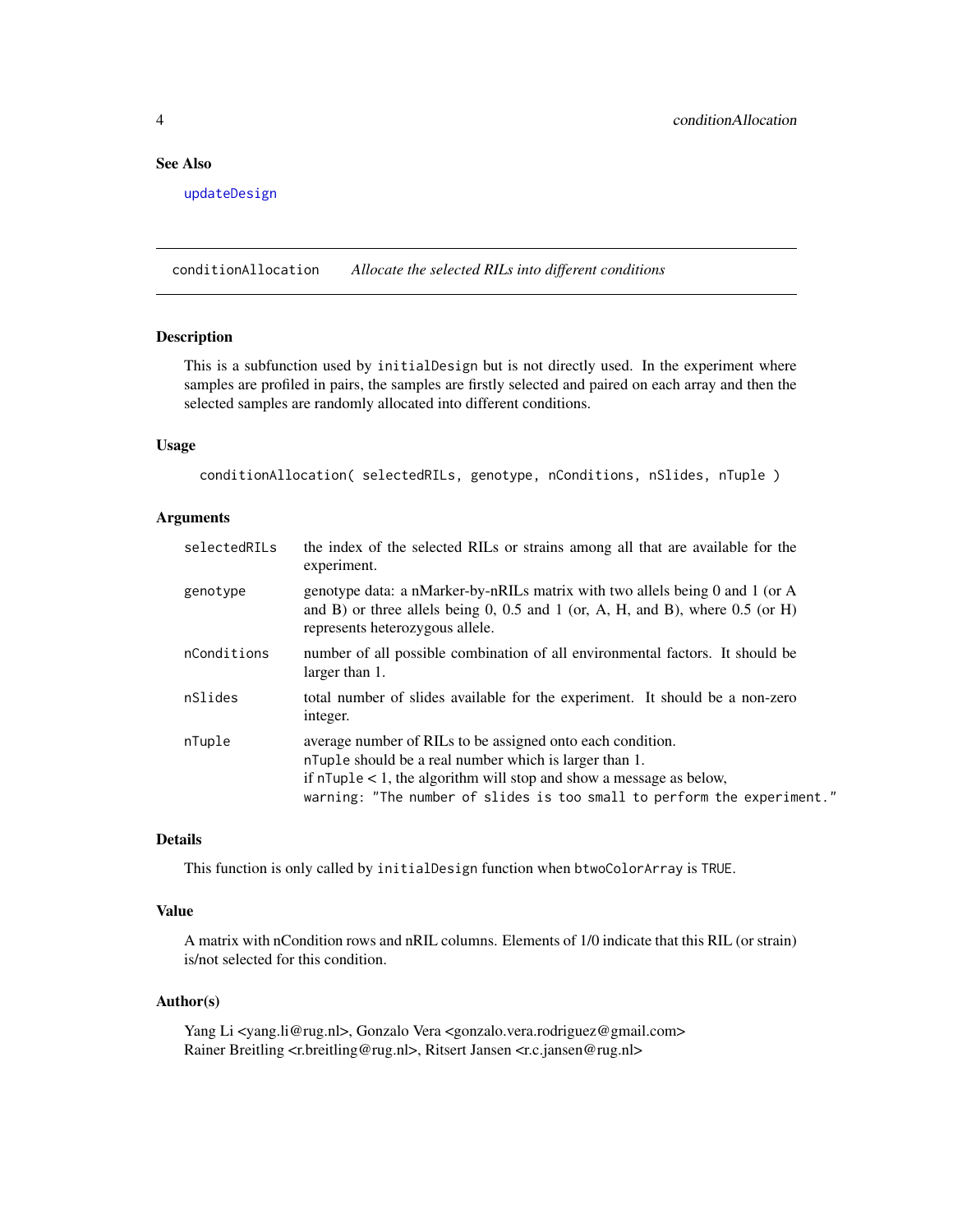# <span id="page-4-0"></span>References

Y. Li, R. Breitling and R.C. Jansen. Generalizing genetical genomics: the added value from environmental perturbation, Trends Genet (2008) 24:518-524.

Y. Li, M. Swertz, G. Vera, J. Fu, R. Breitling, and R.C. Jansen. designGG: An R-package and Web tool for the optimal design of genetical genomics experiments. BMC Bioinformatics 10:188(2009) http://gbic.biol.rug.nl/designGG

# See Also

[initialDesign](#page-20-1)

<span id="page-4-1"></span>conditionCombination *Generate a matrix indicating all possible levels for environmental factors*

# Description

Generate a matrix indicating all possible levels for environmental factors with dimension nConditions \* nEnvFactors. This is a subfunction needed for designScore, but is not directly used.

# Usage

conditionCombination( nEnvFactors, nLevels, Level, envFactorNames )

| nEnvFactors | number of environmental factors, an integer bewteen 1 and 3. When nEnvFactors<br>is 1 and the number of levels for the environmental factor (n Levels) is 1, there<br>is one condition in the experiment (i.e. no enviromental perturbation) and thus<br>only genetic factor will be considered in the algorithm. When nEnvFactors is 1<br>and nLevels is larger than 1 or $nEnvFactors$ is larger than 1, all main factor(s)<br>and interacting facotr(s) will be included. Examples: If there is a temperature<br>perturbation, then nEnvFactors is 1; If there is both temperature and drug treat-<br>ment perturbation, then nEnvFactors is 2. |
|-------------|----------------------------------------------------------------------------------------------------------------------------------------------------------------------------------------------------------------------------------------------------------------------------------------------------------------------------------------------------------------------------------------------------------------------------------------------------------------------------------------------------------------------------------------------------------------------------------------------------------------------------------------------------|
| nLevels     | number of levels for each factor, a vector with each component being integer.<br>The length should be equal to nEnvFactors.                                                                                                                                                                                                                                                                                                                                                                                                                                                                                                                        |
| Level       | a list which specifies the levels for each factor in the experiment. There are in<br>total nEnvFactors elements in the list and each element correspsonds to cer-<br>tain environmental factor. The element is a vector describing all levels of the<br>environmental factor. Default setting for the level of each factor is 1, 2, ,<br>nLevels[i]. (Here nLevels[i] is the <i>i</i> th element of nLevels, which tells the total<br>number of levels for <i>i</i> environmental factor).                                                                                                                                                         |
|             | envFactorNames a vector with names for all environmental factor(s). For example, for an ex-<br>periment with two environmental factors of temperature and drug treatment:<br>envFactorNames <- c( "Temperature", "Dosage" )<br>Default = $NULL$ , then the output will use " $F1$ " and " $F2$ " to indicate the environ-<br>mental factors.                                                                                                                                                                                                                                                                                                       |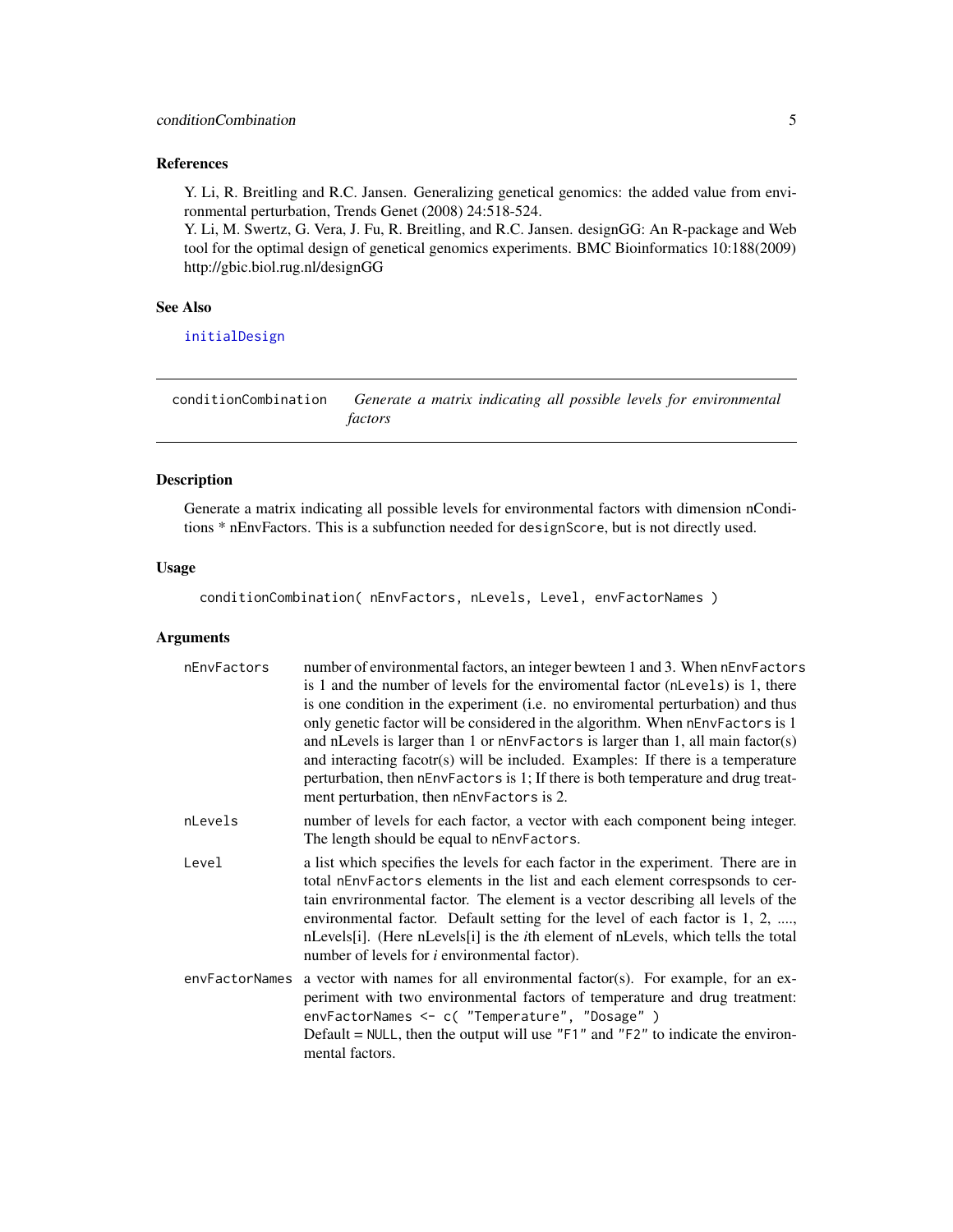# <span id="page-5-0"></span>Details

Currently this function works only when nEnvFactors is between 1 and 3.

#### Value

A matrix with dimension of nConditions \* nEnvFactors. Each element in the matrix indicates the levels of corresponding environmental factor.

#### Author(s)

Yang Li <yang.li@rug.nl>, Gonzalo Vera <gonzalo.vera.rodriguez@gmail.com> Rainer Breitling <r.breitling@rug.nl>, Ritsert Jansen <r.c.jansen@rug.nl>

# References

Y. Li, R. Breitling and R.C. Jansen. Generalizing genetical genomics: the added value from environmental perturbation, Trends Genet (2008) 24:518-524.

Y. Li, M. Swertz, G. Vera, J. Fu, R. Breitling, and R.C. Jansen. designGG: An R-package and Web tool for the optimal design of genetical genomics experiments. BMC Bioinformatics 10:188(2009) http://gbic.biol.rug.nl/designGG

#### See Also

[designScore](#page-12-1)

<span id="page-5-1"></span>conditionLevel *Levels of all environmental factors*

# Description

Describe the levels of all environmental factors for each RIL/strain in the experiment. This is a subfunction needed for designScore, but is not directly used.

#### Usage

conditionLevel( array.allocation, condition.allocation, condition.combination,nEnvFactors )

#### Arguments

```
array.allocation
```
a matrix with nArray rows and nRIL columns. Elements of 1/0 indicates this RIL (or strain) is/not selected for this array.

#### condition.allocation

a matrix with nCondition rows and nRIL columns. Elements of 1/0 indicates this RIL (or strain) is/not selected for this condition.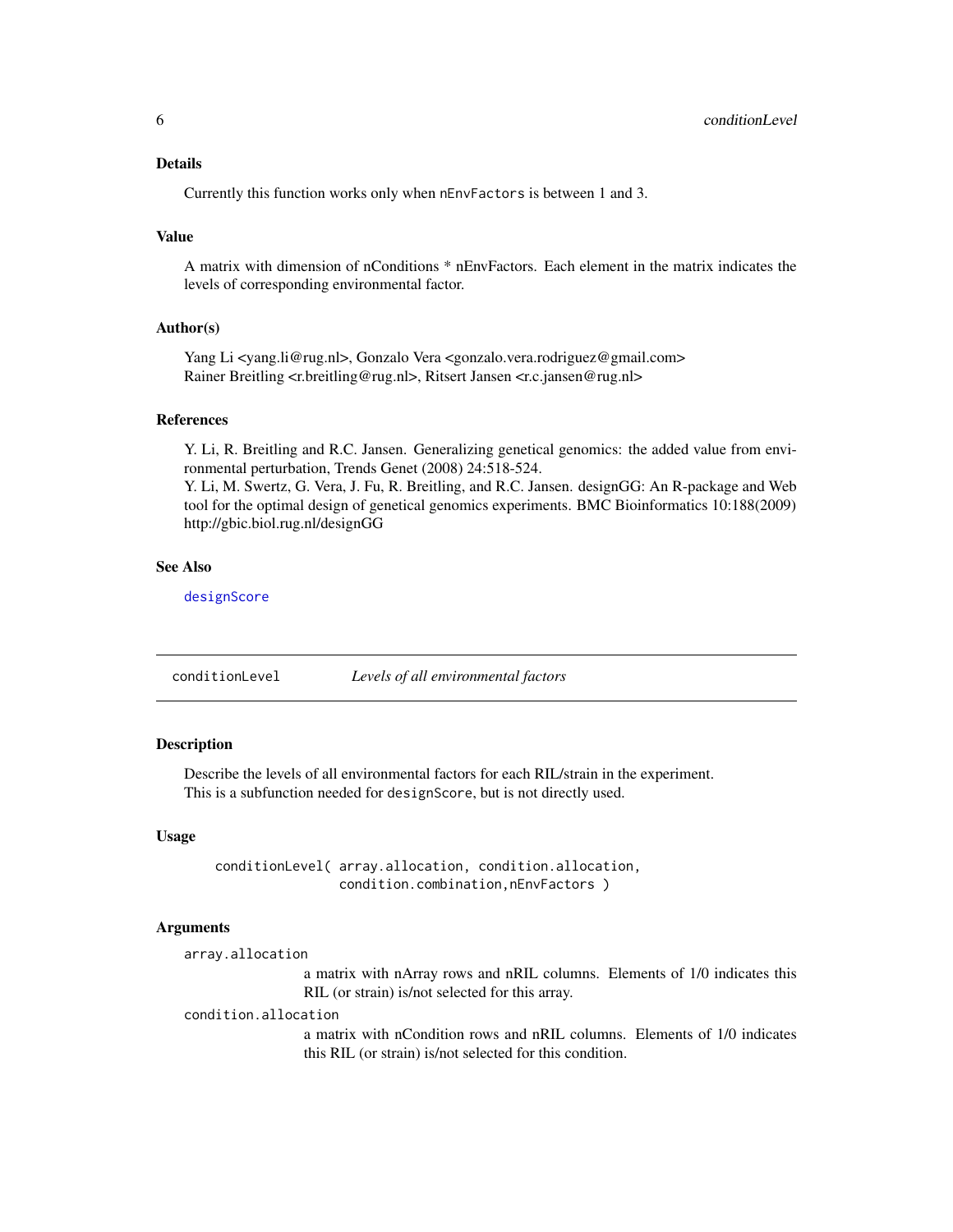<span id="page-6-0"></span>

| condition.combination |                                                                                                                                                                                                                                                                                                                                                                                                                       |
|-----------------------|-----------------------------------------------------------------------------------------------------------------------------------------------------------------------------------------------------------------------------------------------------------------------------------------------------------------------------------------------------------------------------------------------------------------------|
|                       | a matrix indicating all possible levels for environmental factors, with dimension<br>of nConditions by nEnvFactors.                                                                                                                                                                                                                                                                                                   |
| nEnvFactors           | number of environmental factors, an integer bewteen 1 and 3. When nEnvFactors<br>is 1 and nLevels is 1, there is one condition in the experiment (i.e. no environmen-<br>tal perturbation) and thus only genetic factor will be considered in the algorithm.<br>When nEnvFactors is 1 and nLevels is larger than 1 or nEnvFactors is larger<br>than 1, all main factor(s) and interacting facotr(s) will be included. |

# Details

For single-channel experiment, array.allocation is NULL. Then the conditionLevel is decided by condition.allocation. For dual-channel experiment, array.allocation decides which RILs are selected and then the condition.allocation indicates which condition this RIL will be put in for the experiment.

## Value

A matrix with dimension of nRILs by nEnvFactors, each element indicates the level of a certain environmental factor to which the RIL (or strain) is exposed in the experiment.

#### Author(s)

Yang Li <yang.li@rug.nl>, Gonzalo Vera <gonzalo.vera.rodriguez@gmail.com> Rainer Breitling <r.breitling@rug.nl>, Ritsert Jansen <r.c.jansen@rug.nl>

#### References

Y. Li, R. Breitling and R.C. Jansen. Generalizing genetical genomics: the added value from environmental perturbation, Trends Genet (2008) 24:518-524.

Y. Li, M. Swertz, G. Vera, J. Fu, R. Breitling, and R.C. Jansen. designGG: An R-package and Web tool for the optimal design of genetical genomics experiments. BMC Bioinformatics 10:188(2009) http://gbic.biol.rug.nl/designGG

# See Also

[designScore](#page-12-1), [conditionCombination](#page-4-1)

conditionUpdate *Update condition allocation*

#### Description

Update the allocation of samples onto different conditions. This is a subfunction needed for updateDesign, but is not directly used.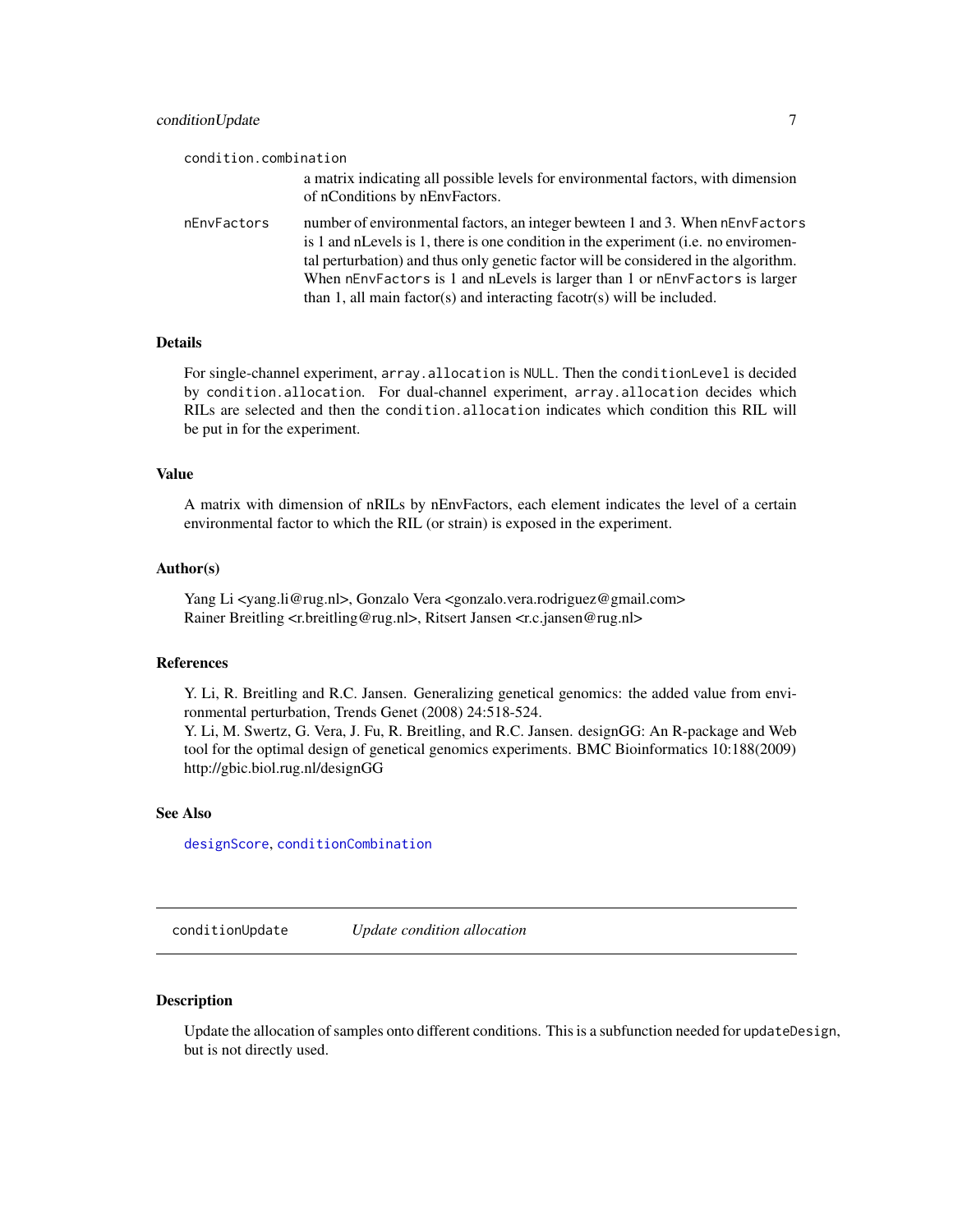<span id="page-7-0"></span>conditionUpdate( condition.allocation, nTuple,bTwoColorArray )

# Arguments

| condition.allocation |                                                                               |
|----------------------|-------------------------------------------------------------------------------|
|                      | a matrix with nCondition rows and nRIL columns, elements of 1/0 indicate this |
|                      | RIL (or strain) is/not selected for this condition.                           |
| nTuple               | average number of RILs (or strains) to be assigned onto each condition        |
|                      | n Tuple should be a real number which is larger than 1.                       |
|                      | if $n \text{Tuple} < 1$ , the algorithm will stop and show the message,       |
|                      | warning: "The number slides is too less to perform the experiment."           |
|                      | bTwoColorArray binary variable indicating experiment type:                    |
|                      | bTwoColorArray <- TRUE \#for dual channel experiment                          |
|                      | $bTwoColorArray \leq FALSE \# for single channel experiment$                  |
|                      |                                                                               |

# Details

This function will be used both in single and dual channel experiment design.

#### Value

An updated condition.allocation table.

#### Author(s)

Yang Li <yang.li@rug.nl>, Gonzalo Vera <gonzalo.vera.rodriguez@gmail.com> Rainer Breitling <r.breitling@rug.nl>, Ritsert Jansen <r.c.jansen@rug.nl>

# References

Y. Li, R. Breitling and R.C. Jansen. Generalizing genetical genomics: the added value from environmental perturbation, Trends Genet (2008) 24:518-524.

Y. Li, M. Swertz, G. Vera, J. Fu, R. Breitling, and R.C. Jansen. designGG: An R-package and Web tool for the optimal design of genetical genomics experiments. BMC Bioinformatics 10:188(2009) http://gbic.biol.rug.nl/designGG

## See Also

[arrayUpdate](#page-2-1), [designGG](#page-8-1)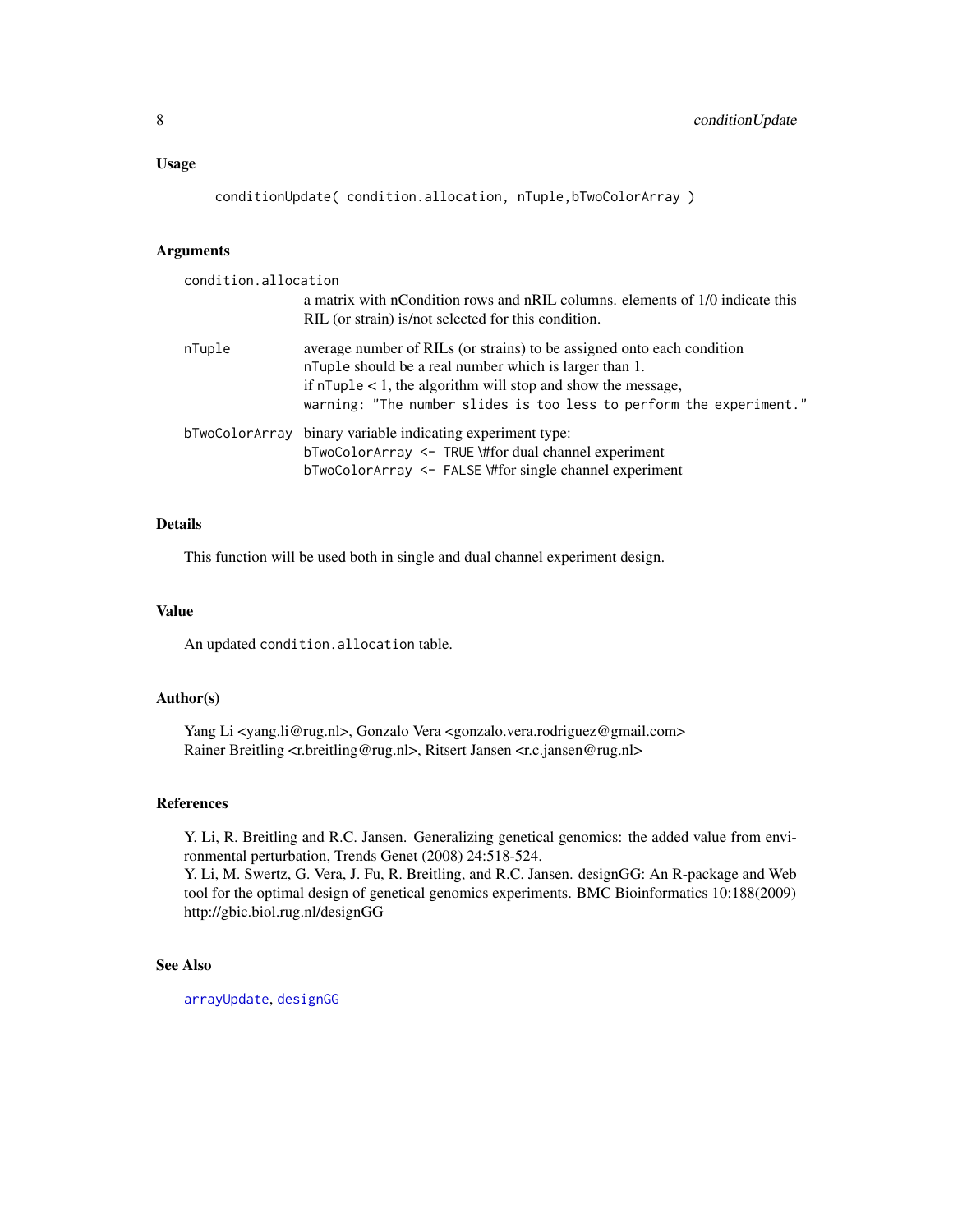<span id="page-8-1"></span><span id="page-8-0"></span>

# Description

Main function to search and display A- and D- optimal designs for single- or two-channel genetical genomics experiments. Simulated annealing or Metropolis Hastings used to find the best design.

## Usage

```
designGG ( genotype, nSlides, nTuple, nEnvFactors, nLevels,
                   Level=NULL, bTwoColorArray=TRUE, initial=NULL, weight=1,
                  region=NULL, optimality="A", method="SA", nIterations=3000,
                   n.search=2, endTemp=1e-10, startTemp=1, maxTempStep=0.9,
                   plotScores=TRUE, directory=NULL, fileName=NULL,
                   envFactorNames=NULL, writingProcess=TRUE )
```

| genotype       | genotype data: a nMarker-by-nRILs matrix with two allels being 0 and 1 (or A<br>and B) or three allels being 0, 0.5 and 1 (or, A, H, and B), where $0.5$ (or H)<br>represents heterozygous allele.                                                                                                                                                                                                                                                                                                                                                                                                                                              |
|----------------|-------------------------------------------------------------------------------------------------------------------------------------------------------------------------------------------------------------------------------------------------------------------------------------------------------------------------------------------------------------------------------------------------------------------------------------------------------------------------------------------------------------------------------------------------------------------------------------------------------------------------------------------------|
| nSlides        | total number of slides available for the experiment.                                                                                                                                                                                                                                                                                                                                                                                                                                                                                                                                                                                            |
| nTuple         | average number of RILs (or strains) to be assigned onto each condition.<br>nTuple should be a real number which is larger than 1.<br>If $n \text{Tuple} < 1$ , the algorithm will stop and show the message,<br>warning: "The number of slides is too small to perform the experiment."                                                                                                                                                                                                                                                                                                                                                         |
| nEnvFactors    | number of environmental factors, an integer bewteen 1 and 3. When nEnvFactors<br>is 1 and the number of levels for the environmental factor (nLevels) is 1, there is<br>one condition in the experiment (i.e. no enviromental perturbation) and thus<br>only genetic factor will be considered in the algorithm. When nEnvFactors is 1<br>and nLevels is larger than 1 or nEnvFactors is larger than 1, all main factor(s)<br>and interacting facotr(s) will be included. Examples: If there is a temperature<br>perturbation, then nEnvFactors is 1; If there is both temperature and drug treat-<br>ment perturbation, then nEnvFactors is 2. |
| nLevels        | number of levels for each factor, a vector with each component being an integer.<br>The length of it should equal nEnvFactors.                                                                                                                                                                                                                                                                                                                                                                                                                                                                                                                  |
| Level          | a list which specifies the levels for each factor in the experiment. There are<br>in total nEnvFactors elements in the list and each element corresponds to a<br>certain environmental factor. The element is a vector describing all levels of<br>the environmental factor. default setting for the level of each factor is 1, 2, ,<br>nlevels[i]. (Here nLevels[i] is the <i>i</i> th element of nLevels, which gives the total<br>number of levels for <i>i</i> environmental factor).                                                                                                                                                       |
| bTwoColorArray | binary variable indicating experiment type:<br>bTwoColorArray <- TRUE \#for dual channel experiment<br>bTwoColorArray <- FALSE \#for single channel experiment                                                                                                                                                                                                                                                                                                                                                                                                                                                                                  |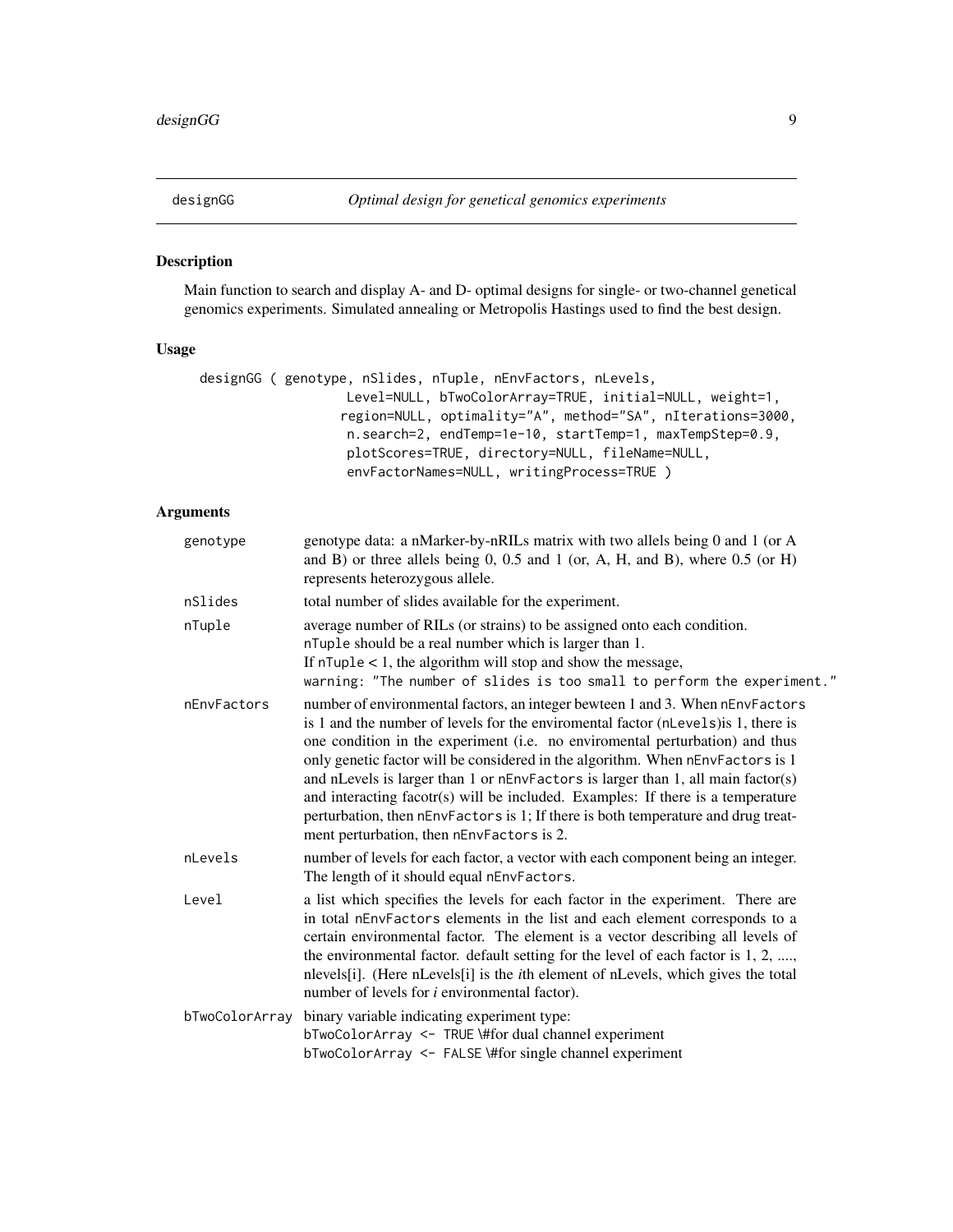| initial        | the starting design matrix for the algorithm. If specified, this should be a list<br>with 2 matrices:                                                                                                                                                                                                                                        |
|----------------|----------------------------------------------------------------------------------------------------------------------------------------------------------------------------------------------------------------------------------------------------------------------------------------------------------------------------------------------|
|                | condition.allocation: allocate RILs (or strains) into different conditional<br>$(nrow = nCondition, ncol = nRILs)$                                                                                                                                                                                                                           |
|                | $array$ . allocation: pair RILs (or strains) into sldies (nrow = nSlide, ncol =<br>nRILs)                                                                                                                                                                                                                                                    |
|                | However, the algorithm does not require that a starting matrix is specified. De-<br>$fault = NULL.$                                                                                                                                                                                                                                          |
| weight         | a vector with length of variableNumber which is calculated from function<br>variableNumber. Default = $1$ (which means the parameters to be estimated<br>are all equally important during optimization). See details below.                                                                                                                  |
| region         | genome region of biological interest. Default = NULL (which means the entire<br>genome will considered).                                                                                                                                                                                                                                     |
| optimality     | type of optimality, i.e. "A" (A-optimality) or "D" (D-optimality). A-optimality<br>minimizes $Trace((X'X)^{-1})\$ , which corresponds to minimum average variance<br>of the parameter estimates. D-optimality minimizes $\text{Sdet}(X'X)^{\wedge}$ -1\$, which cor-<br>responds to minimum generalized variance of the parameter estimates. |
| method         | method for searching for an optimal design. "SA" uses simulated annealing.<br>"MH" uses Metropolis Hasting. Default = "SA".                                                                                                                                                                                                                  |
| nIterations    | number of iterations of the simulated annealing method. Default $=$ 3000.                                                                                                                                                                                                                                                                    |
| n.search       | number of times for simulated annealing optimaization with different initial de-<br>sign, default $= 2$ . Here it is suggested to be between 1 and 5. It should not to be<br>too large because of the reaching computational burden.                                                                                                         |
| endTemp        | ending temperature of simulated annealing process. An important optimization<br>parameter. Default = $$1e^{\lambda}$ -10\$.                                                                                                                                                                                                                  |
| startTemp      | starting temperature of simulated annealing process. Default $= 1$ .                                                                                                                                                                                                                                                                         |
| maxTempStep    | maximum temperature decreasing step for simulated annealing process. The<br>parameter ensures that the multiplicative cooling factor is not smaller than that.<br>If nIterations is too small, the preferred final temperature (endTemp) may not<br>be reached. See Wit and McClure $(2004)$ for details. Default = 0.9.                     |
| plotScores     | If TRUE (default) it produces a plot of the optimazation by SA using the function<br>plotAllScores.                                                                                                                                                                                                                                          |
| directory      | It tells where the resulting optimal design tables are to be stored. If NULL (de-<br>fault), it will take currect working directory.                                                                                                                                                                                                         |
| fileName       | the final optimal design table(s) in csv format and a plot (in png format) of all<br>scores during SA process (if plotScores = TRUE) will be produced. The users<br>can specify the table and plot name by setting fileName. If NULL (default) it<br>produces files starting with "myDesignGG".                                              |
| envFactorNames | a vector with names for all environmental factor(s). For example, for the ex-<br>periment with two environmental factors of temperature and drug treatment:<br>envFactorNames <- c( "Temperature", "Dosage" )<br>Default = $NULL$ , then the output will use " $F1$ " and " $F2$ " to indicate the environ-<br>mental factors.               |
|                | writingProcess If TRUE, it prints how much computation work has been finished in a file called<br>" $processing.txt$ ". $Default = TRUE$ .                                                                                                                                                                                                   |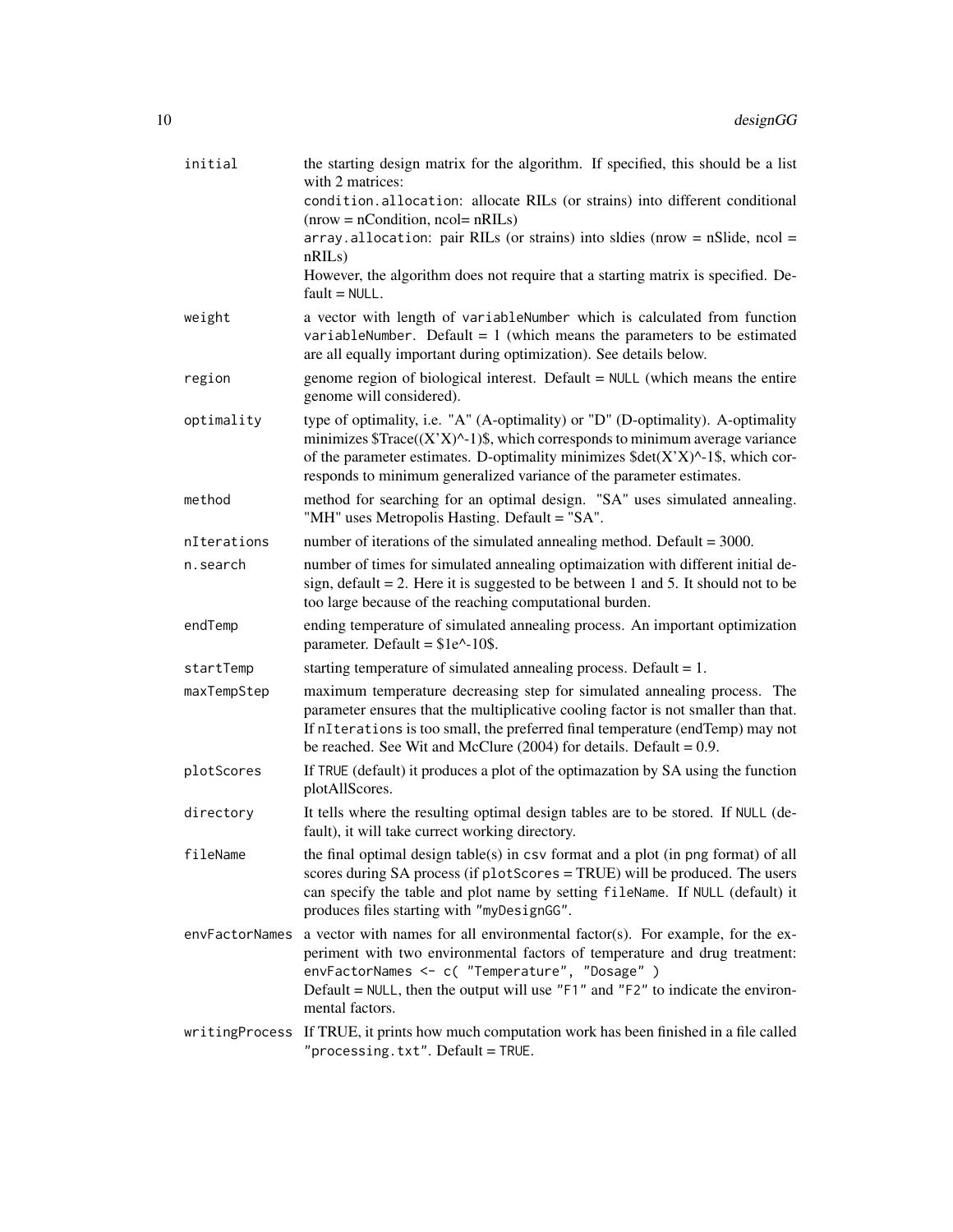#### designGG  $\qquad$  11

#### Details

Given the genetic information of samples available for the experiment (genotype) and the information about experimental settings (nEnvFactors, nSlides,nLevels etc.), the algorithm searches for an A-optimal or D-optimal (see optimality) using simulated annealing (see method). A plot of the scores at each iterations can also be given using the plotAllScores function. It also contains a number of the arguments:

region is used to specify the genome region that are of major interest to experimenters.

weight is used to define the weight of genetic and environmental factors, and interaction terms. Prior knowledge about expected effect sizes of interesting factors can also be incorporated as weight parameters for the algorithm. The weight is inversely proportional to the expected effect size of the corresponding parameter. Example parameter settings: Suppose to design an experiment with two environmental factors (F1, F2) and there are two different levels for each environment. The levels are 16 and 24 for F1, and 5 and 10 for F2. Thus the following command can be used: nEnvFactors <- 2

 $n$ Levels <- c ( 2, 2 ) levels <- list ( c(16, 24), c(5, 10) ) The length of parameter weight is dependent on the number of environmental factors: When  $nEnvFactor = 0$ , weight is 1 as there is only one parameter of interest (genotype). When  $nEnvFactor = 1$ , weight =  $c($  \$w\_Q\$, \$w\_F1\$, \$w\_QF1\$  $)$ When  $nEnvFactor = 2$ , weight = c( \$w\_Q\$, \$w\_F1\$, \$w\_F2\$, \$w\_QF1\$, \$w\_QF2\$, \$w\_F1F2\$, \$w\_QF1F2\$) When  $nEnvFactor = 3$ , weight  $= c$  ( \$w\_Q\$, \$w\_F1\$, \$w\_F2\$, \$w\_F2\$, \$w\_QF1\$, \$w\_QF2\$, \$w\_QF3\$, \$w\_F1F2\$, \$w\_F1F3\$, \$w\_F2F3\$, \$w\_QF1F2\$, \$w\_QF1F3\$, \$w\_QF2F3\$, \$w\_QF1F2F3\$ ) Here \$w\_Q\$ represents the weight for genotype effect, \$w\_F1\$ represent the weight for F1 effect and \$w\_QF1\$ represent the weight for interaction between genotype and F1 effect, etc.

It should be noted that the simulated annealing algorithm might find a locally and not globally optimal design. Running the optimization process multiple times is recommended. When nSearch > 1, the simulated annealing optimization will be run nSearch times, each run starts with a different initial design and will provide a (near-)optimal design. If the optimization problem is simple, all runs will converge to the same (optimal) design. Otherwise, the best one among all near-optimal designs will be selected as the output of the function. One can run the algorithm multiple times with  $nSearch = 1$  to review a few (near-)optimal designs.

#### Value

An array design table (arrayDesign.csv) and a condition design table ( conditionDesign.csv) are generated.

#### Author(s)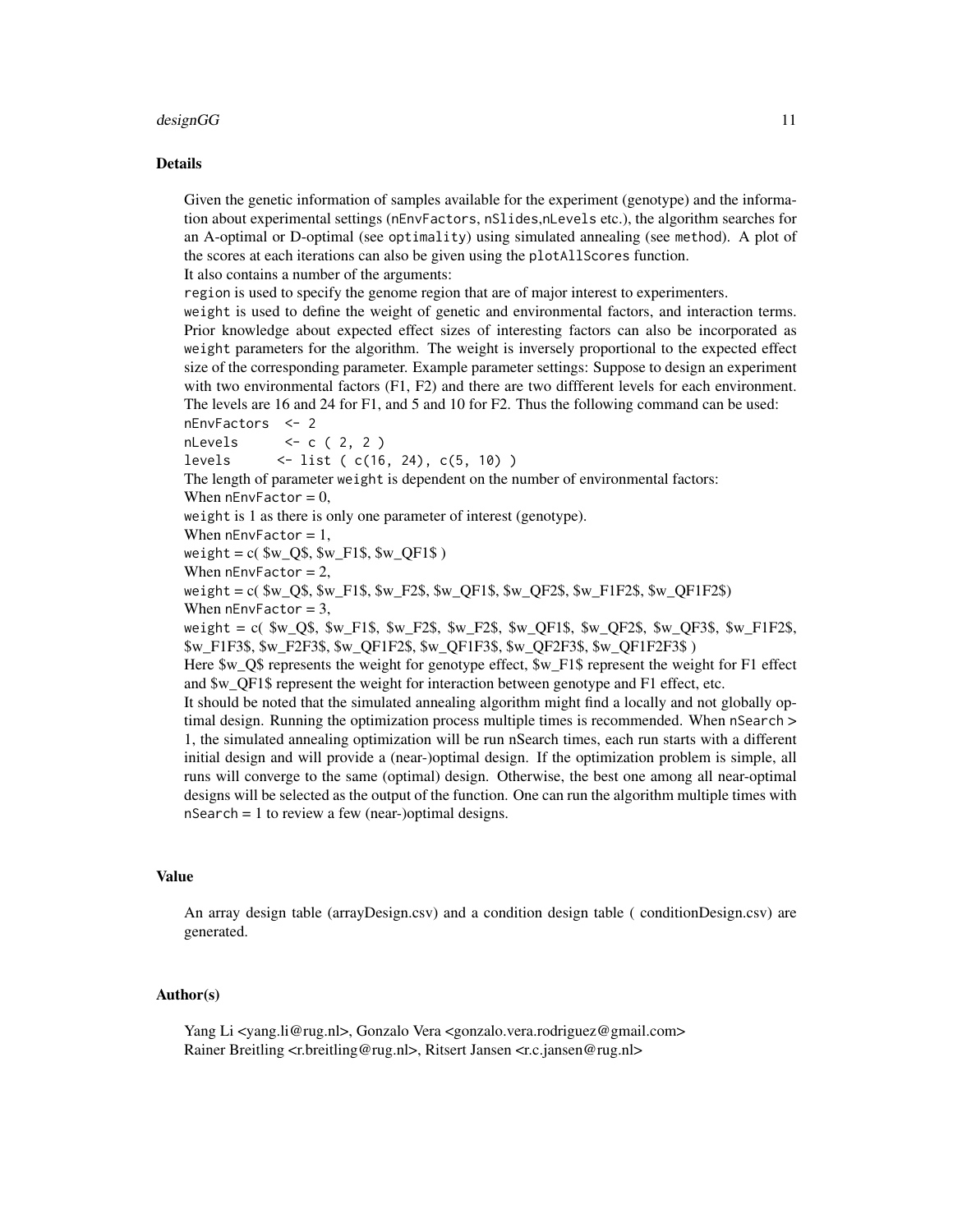#### <span id="page-11-0"></span>References

Y. Li, M. Swertz, G. Vera, J. Fu, R. Breitling, and R.C. Jansen. designGG: An R-package and Web tool for the optimal design of genetical genomics experiments. BMC Bioinformatics 10:188(2009) http://gbic.biol.rug.nl/designGG

Y. Li, R. Breitling and R.C. Jansen. Generalizing genetical genomics: the added value from environmental perturbation, Trends Genet (2008) 24:518-524.

E. Wit and J. McClure. Statistics for Microarrays: Design, Analysis and Inference. (2004) Chichester: Wiley.

#### See Also

```
initialDesign, designScore, updateDesign, acceptanceProbability,
experimentDesignTable, plotAllScores,
exampleArrayDesignTable,exampleConditionDesignTable,
```
### Examples

exampleConditionDesignTable

```
library(designGG)
#load genotype data
data(genotype)
#Example: single-channel experiment with 2 environmental factors,
#each with 2 levels, and there will be four samples per condition(nTuple=4).
optimalDesign <- designGG ( genotype, nSlides=NULL, nTuple=4, nEnvFactors=2,
                   nLevels=c(2,2),Level=list(c(16,24),c(5,10)), bTwoColorArray=FALSE,
                      initial=NULL, weight=1, region=seq(1,20), optimality="A",
                      method="SA", nIterations=100, n.search=2, endTemp=1e-10,
                      startTemp=1, maxTempStep=0.9, plotScores=TRUE,
                      directory=NULL, fileName=NULL, envFactorNames=NULL,
                      writingProcess=FALSE )
#Example 2: dual-channel experiment with 2 environmental factors,
#each with 2 levels. There are 50 slides available.
optimalDesign <- designGG ( genotype, nSlides=50, nTuple=NULL, nEnvFactors=2,
                    nLevels=c(2,2),Level=list(c(16,24),c(5,10)), bTwoColorArray=TRUE,
                      initial=NULL, weight=1, region=seq(1,20), optimality="A",
                      method="SA", nIterations=100, n.search=2, endTemp=1e-10,
                      startTemp=1, maxTempStep=0.9, plotScores=TRUE,
                      directory=NULL, fileName=NULL, envFactorNames=NULL,
                      writingProcess=FALSE )
#result
optimalDesign$arrayDesign
optimalDesign$conditionDesign
plotAllScores(optimalDesign$plot.obj)
#Use the following commands to see example output tables:
data(exampleArrayDesignTable)
exampleArrayDesignTable
data(exampleConditionDesignTable)
```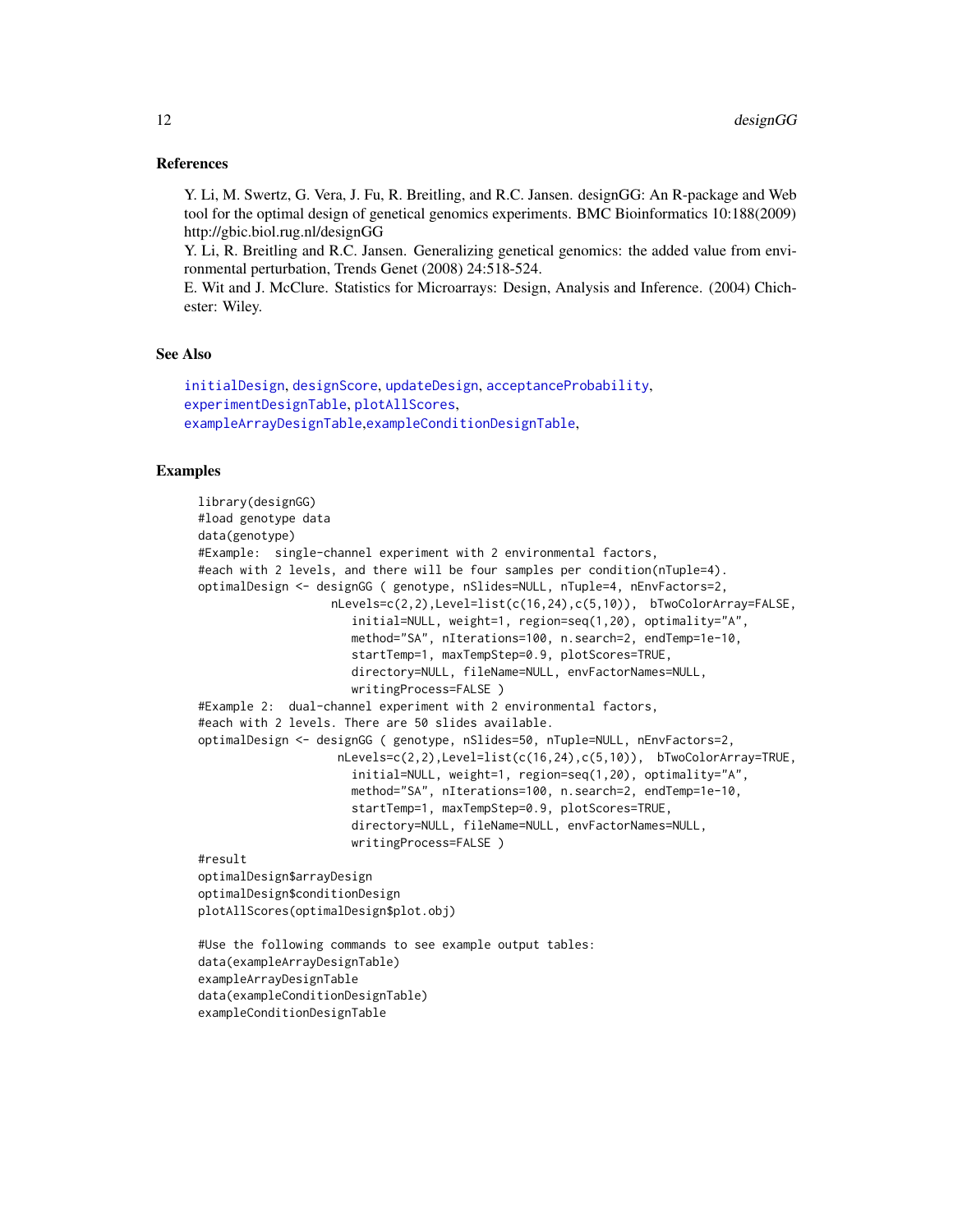<span id="page-12-1"></span><span id="page-12-0"></span>

# Description

According to the current experimental design, the Fisher information matrix is obtained and then either the A- or D- optimality score is computed.

# Usage

```
designScore( genotype, array.allocation, condition.allocation,
             nEnvFactors, nLevels, Level, nConditions, weight=1,
             optimality="A", bTwoColorArray, envFactorNames)
```

| genotype data: a nMarker-by-nRILs matrix with two allels being 0 and 1 (or A<br>and B) or three allels being 0, 0.5 and 1 (or, A, H, and B), where $0.5$ (or H)<br>represents heterozygous allele.                                                                                                                                                                                                                                                                                                                                                                                                                                              |
|-------------------------------------------------------------------------------------------------------------------------------------------------------------------------------------------------------------------------------------------------------------------------------------------------------------------------------------------------------------------------------------------------------------------------------------------------------------------------------------------------------------------------------------------------------------------------------------------------------------------------------------------------|
| array.allocation                                                                                                                                                                                                                                                                                                                                                                                                                                                                                                                                                                                                                                |
| matrix with nArray rows and nRIL columns. Elements of 1/0 indicate this RIL<br>(or strains) is/not selected for this array.                                                                                                                                                                                                                                                                                                                                                                                                                                                                                                                     |
| condition.allocation                                                                                                                                                                                                                                                                                                                                                                                                                                                                                                                                                                                                                            |
| matrix with nCondition rows and nRIL columns. Elements of 1/0 indicate this<br>RIL (or strains) is/not selected for this condition.                                                                                                                                                                                                                                                                                                                                                                                                                                                                                                             |
| number of environmental factors, an integer bewteen 1 and 3. When nEnvFactors<br>is 1 and the number of levels for the environmental factor (nLevels) is 1, there is<br>one condition in the experiment (i.e. no enviromental perturbation) and thus<br>only genetic factor will be considered in the algorithm. When nEnvFactors is 1<br>and nLevels is larger than 1 or nEnvFactors is larger than 1, all main factor(s)<br>and interacting facotr(s) will be included. Examples: If there is a temperature<br>perturbation, then nEnvFactors is 1; If there is both temperature and drug treat-<br>ment perturbation, then nEnvFactors is 2. |
| number of levels for each factor, a vector with each component being an integer.<br>The length of it should equal nEnvFactors.                                                                                                                                                                                                                                                                                                                                                                                                                                                                                                                  |
| a list which specifies the levels for each factor in the experiment. There are in<br>total nEnvFactors elements in the list and each element correpsond to certain<br>envrironmental factor. The emlemet is a vector describing all levels of the envi-<br>ronmental factor. default setting for the level of each factor is 1, 2,  nLevels[i].<br>(Here nLevels[i] is the <i>i</i> th element of nLevels, which gives the total number of<br>levels for <i>i</i> environmental factor).                                                                                                                                                        |
| number of all possible combination of all environmental factors.                                                                                                                                                                                                                                                                                                                                                                                                                                                                                                                                                                                |
| a vector with length of variableNumber which is calculated from function variableNumber.<br>Default $= 1$ (which means the parameters to be estimated are equally important<br>during optimization.)                                                                                                                                                                                                                                                                                                                                                                                                                                            |
|                                                                                                                                                                                                                                                                                                                                                                                                                                                                                                                                                                                                                                                 |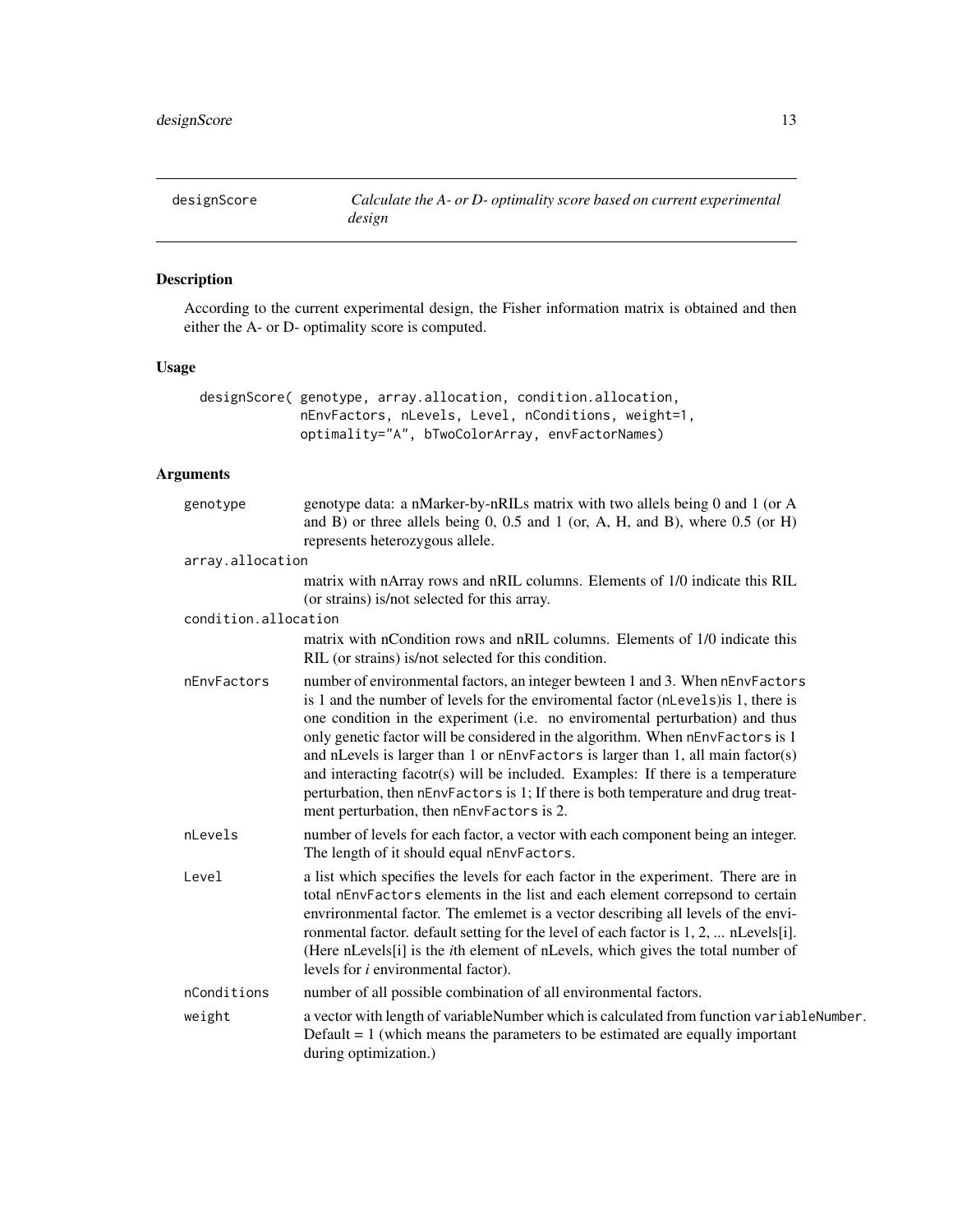| optimality     | type of optimality, i.e. "A" (A-optimality) or "D" (D-optimality). A-optimality<br>minimizes $Trace((X'X)^{-1})\$ , which corresponds to minimum average variance<br>of the parameter estimates. D-optimality minimizes $\delta det(X'X)^{-1}\$ , which cor-<br>responds to minimum generalized variance of the parameter estimates. |
|----------------|--------------------------------------------------------------------------------------------------------------------------------------------------------------------------------------------------------------------------------------------------------------------------------------------------------------------------------------|
| bTwoColorArray | binary variable indicating experiment type:<br>bTwoColorArray <- TRUE \#for dual channel experiment<br>$bTwoColorArray \leq FALSE \# for single channel experiment$                                                                                                                                                                  |
|                | envFactorNames a vector with names for all environmental factor(s). For example, for the ex-<br>periment with two environmental factors of temperature and drug treatment:<br>envFactorNames <- c( "Temperature", "Dosage" )<br>Default = NULL, then the output will use "F1" and "F2" to indicate the environ-<br>mental factors.   |

#### Details

Example parameter settings: Suppose to design an experiment with two environmental factors (F1, F2) and there are two diffferent levels for each environment. The levels are 16 and 24 for F1, and 5 anf 10 for F2. Thus the following command can be used: nEnvFactors <- 2 nLevels <- c ( 2, 2 ) levels <- list ( c(16, 24), c(5, 10) ) The length of parameter weight is dependent on the number of environmental factors: When  $nEnvFactor = 0$ , weight is 1 as there is only one parameter of interest (genotype). When  $nEnvfactor = 1$ , weight =  $c($  \$w\_Q\$, \$w\_F1\$, \$w\_QF1\$  $)$ When  $nEnvFactor = 2$ , weight = c( \$w\_Q\$, \$w\_F1\$, \$w\_F2\$, \$w\_QF1\$, \$w\_QF2\$, \$w\_F1F2\$, \$w\_QF1F2\$) When  $nEnvfactor = 3$ , weight = c( \$w\_Q\$, \$w\_F1\$, \$w\_F2\$, \$w\_F2\$, \$w\_QF1\$, \$w\_QF2\$, \$w\_QF3\$, \$w\_F1F2\$, \$w\_F1F3\$, \$w\_F2F3\$, \$w\_QF1F2\$, \$w\_QF1F3\$, \$w\_QF2F3\$, \$w\_QF1F2F3\$ ) Here \$w\_Q\$ represents the weight for genotype effect, \$w\_F1\$ represent the weight for F1 effect and \$w\_QF1\$ represent the weight for interaction between genotype and F1 effect, etc.

### Value

The score is defined as the "double" sum of the variances, summed over all parameters and over all markers.

# Author(s)

Yang Li <yang.li@rug.nl>, Gonzalo Vera <gonzalo.vera.rodriguez@gmail.com> Rainer Breitling <r.breitling@rug.nl>, Ritsert Jansen <r.c.jansen@rug.nl>

#### References

Y. Li, M. Swertz, G. Vera, J. Fu, R. Breitling, and R.C. Jansen. designGG: An R-package and Web tool for the optimal design of genetical genomics experiments. BMC Bioinformatics 10:188(2009)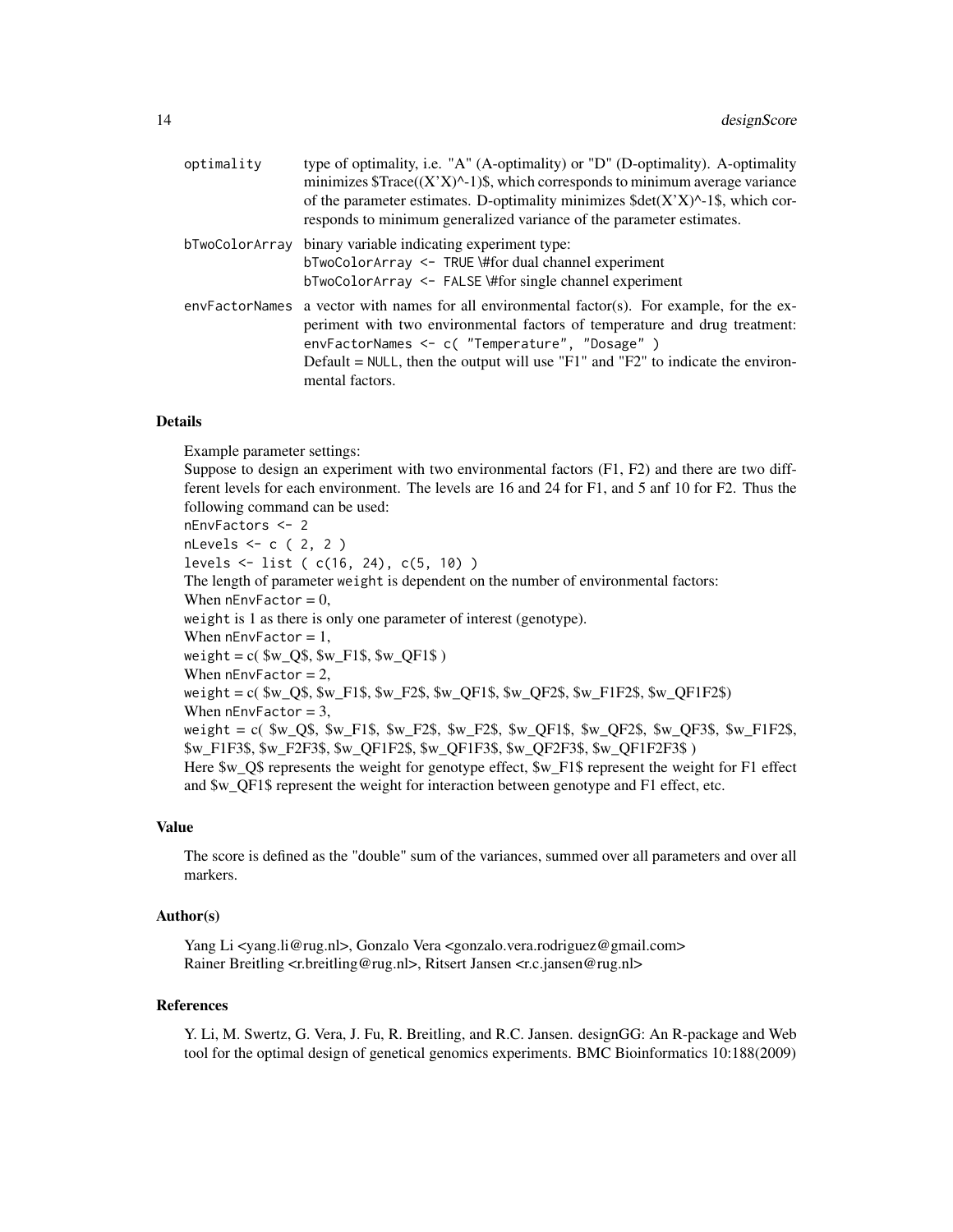<span id="page-14-0"></span>http://gbic.biol.rug.nl/designGG

Y. Li, R. Breitling and R.C. Jansen. Generalizing genetical genomics: the added value from environmental perturbation, Trends Genet (2008) 24:518-524.

E. Wit and J. McClure. Statistics for Microarrays: Design, Analysis and Inference. (2004) Chichester: Wiley.

#### See Also

[designGG](#page-8-1)

<span id="page-14-1"></span>exampleArrayDesignTable

*Example output of ArrayDesignTable data*

#### **Description**

exampleArrayDesignTable: Example data of exampleArrayDesignTable for a hypothetical dualchannel microarray experiment in which there are 100 strains (e.g. recombinant inbred lines) and 27 arrays available. Two environmental factors (temperature and cell type) are considered in this experiment. There are three levels for temperature (15, 24 and 29) and four levels for cell types (A,B,C,D). This table tells how to pair samples into arrays.

```
data(exampleArrayDesignTable)
exampleArrayDesignTable[1:5,]
```

|                    | Channel 1            | Channel 2 |
|--------------------|----------------------|-----------|
| array1             | Strain <sub>28</sub> | Strain92  |
| array2             | Strain <sub>70</sub> | Strain47  |
| array3             | Strain22             | Strain89  |
| array4             | Strain45             | Strain15  |
| array <sub>5</sub> | Strain <sub>52</sub> | Strain41  |

#### Usage

data(exampleArrayDesignTable)

#### Format

exampleArrayDesignTable: 27 arrays by two channels.

# Author(s)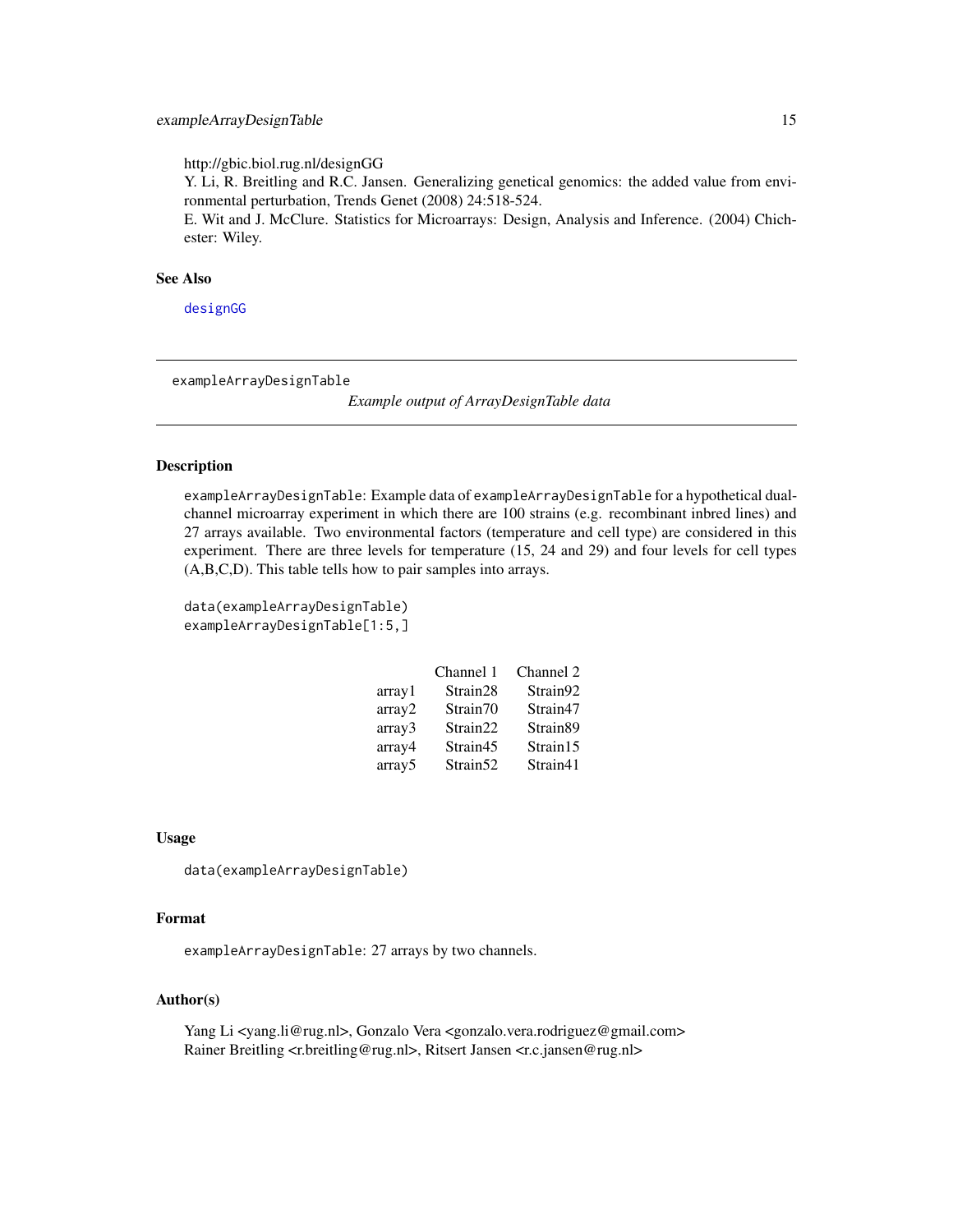#### Examples

```
##load the data
data(exampleArrayDesignTable)
##view part of the the data
```
exampleArrayDesignTable[1:5,]

<span id="page-15-1"></span>exampleConditionDesignTable *Example ConditionDesignTable data*

#### Description

exampleConditionDesignTable: Example data of exampleConditionDesignTable for a hypothetical dual-channel microarray experiment in which there are 100 strains (e.g. recombinant inbred lines ) and 27 arrays available. Two environmental factors (temperature and cell type) are considered in this experiment. There are three levels for temperature (15, 24 and 29) and four levels for cell types  $(A, B, C, D)$ . This table tells how to allocate samples into  $12 \left( =3*4 \right)$  different conditions. On average there are 4.5 (27\*2/12) samples per condition.

> data(exampleConditionDesignTable)

> exampleConditionDesignTable[1:5,]

|            | Temperature Cell Type |   |                      |                      | <b>Selected Strains</b> |                      |                      |
|------------|-----------------------|---|----------------------|----------------------|-------------------------|----------------------|----------------------|
| condition1 | 15                    | A | Strain <sub>28</sub> | Strain <sub>81</sub> | Strain 18               | Strain <sub>61</sub> |                      |
| condition2 | 24                    | A | Strain <sub>72</sub> | Strain40             | Strain <sub>83</sub>    | Strain44             | Strain10             |
| condition3 | 29                    | A | Strain22             | Strain89             | Strain3                 | Strain30             | Strain <sub>58</sub> |
| condition4 | 15                    | B | Strain 70            | Strain47             | Strain4                 | Strain <sub>59</sub> |                      |
| condition5 | 24                    | B | Strain93             | Strain97             | Strain49                | Strain 14            |                      |

#### Usage

data(exampleConditionDesignTable)

#### Format

exampleConditionDesignTable: 12 combination of conditions from three temepratures and four cell types.

#### Author(s)

<span id="page-15-0"></span>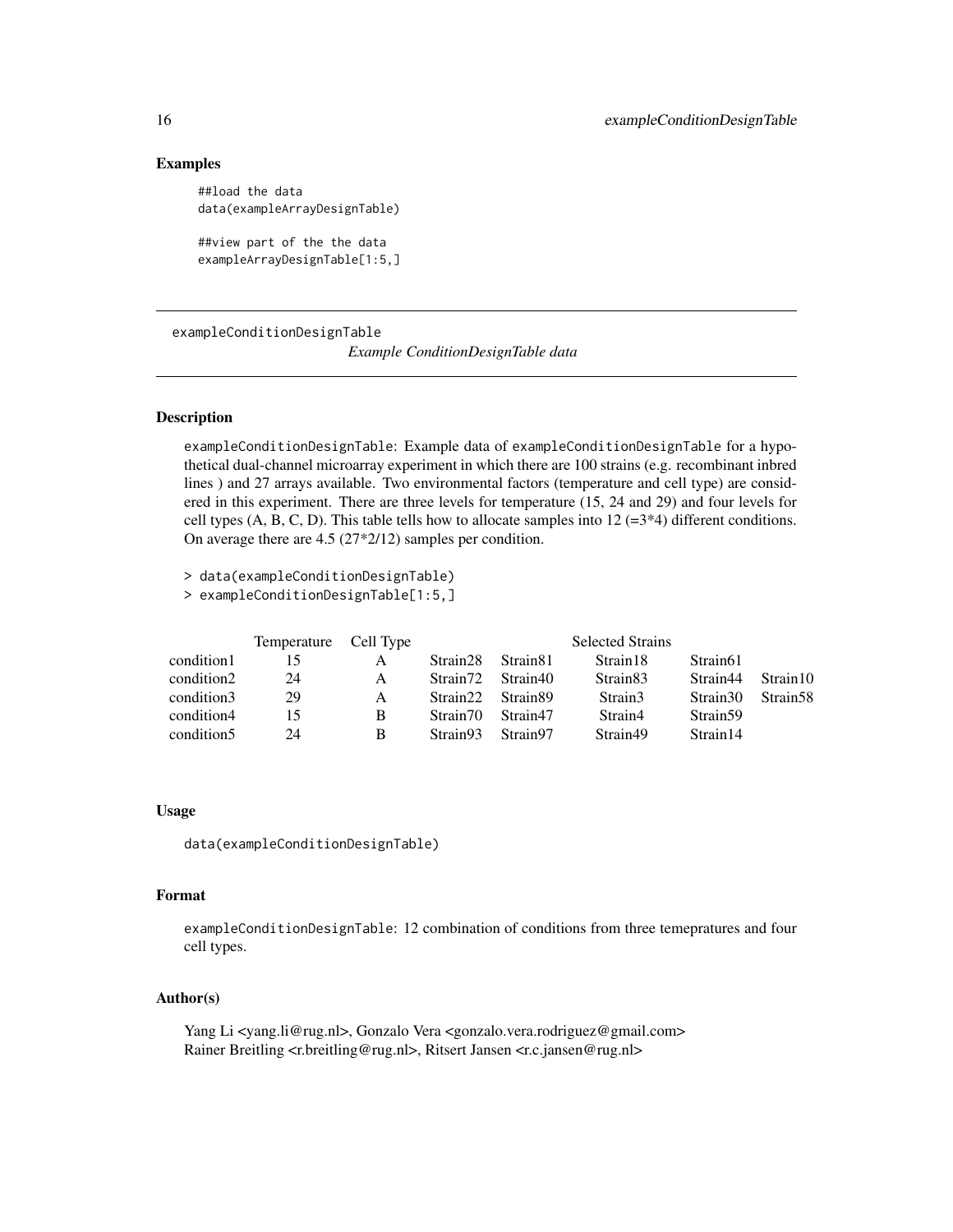# <span id="page-16-0"></span>examplePlotObj 17

# Examples

```
##load the data
data(exampleConditionDesignTable)
##view part of the the data
```

```
exampleConditionDesignTable[1:5,]
```
examplePlotObj *Example PlotObj data*

# Description

examplePlotObj: Example data of examplePlotObj for plot all scores and cooling at each iteration during simulated annealing process.

```
data(examplePlotObj)
plotAllScores(examplePlotObj)
```
# Usage

```
data(examplePlotObj)
```
#### Format

examplePlotObj: a list which contains the following elements: (1) scores (2) cooling (3) startTemp (4) temperature (5) temperature.step (6) nIterations (7) optimality.

#### Author(s)

Yang Li <yang.li@rug.nl>, Gonzalo Vera <gonzalo.vera.rodriguez@gmail.com> Rainer Breitling <r.breitling@rug.nl>, Ritsert Jansen <r.c.jansen@rug.nl>

# Examples

```
##load the data
data(examplePlotObj)
```
##make plot based on the data plotAllScores(examplePlotObj)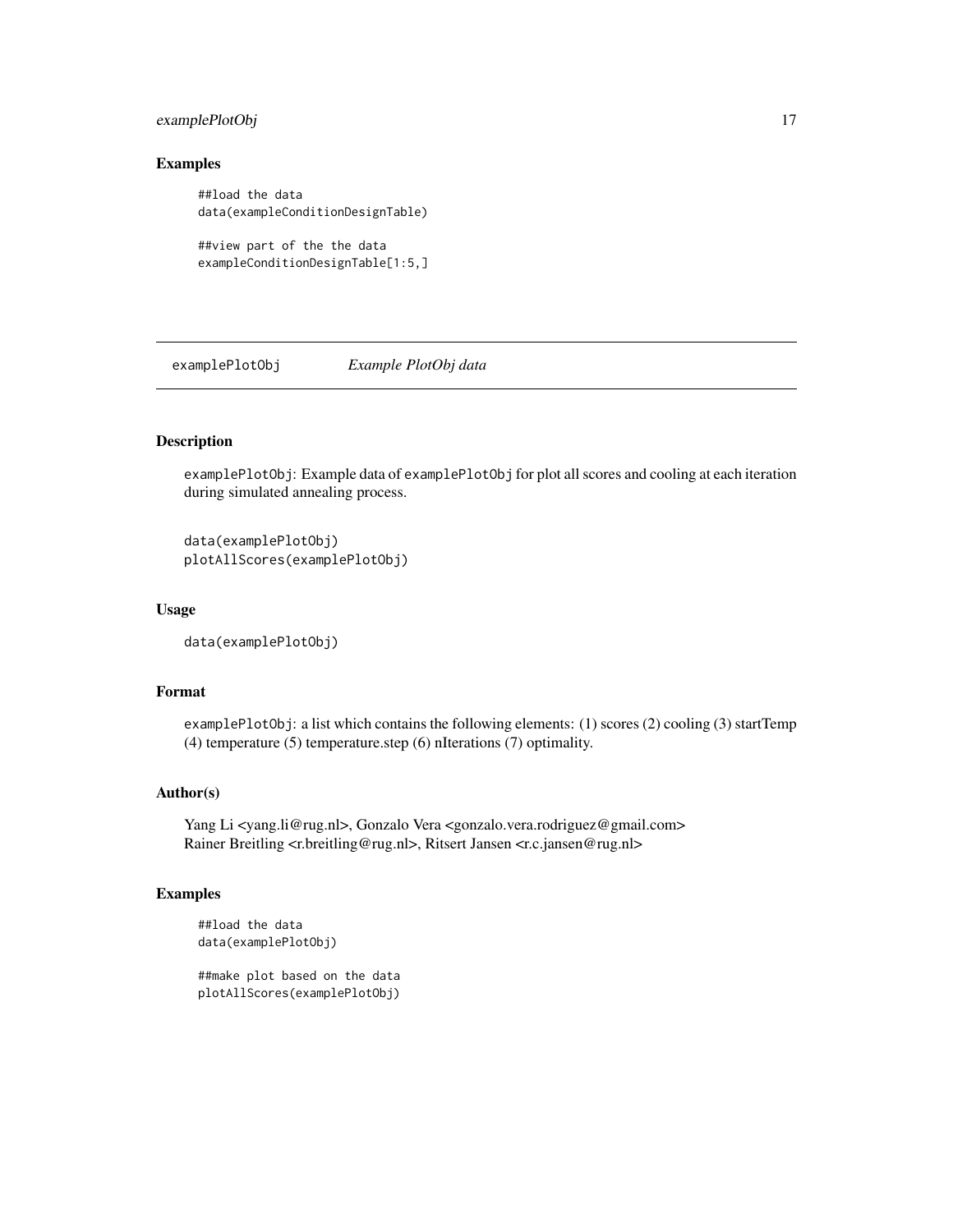<span id="page-17-1"></span><span id="page-17-0"></span>experimentDesignTable *Make experiment table based design matrix*

# Description

This function generates two .csv files which descibe how samples are allocated samples into different conditions and paired on arrays.

# Usage

```
experimentDesignTable( array.allocation, condition.allocation,
                       nEnvFactors, nLevels, Level, fileName,envFactorNames,
                       directory )
```

| array.allocation     |                                                                                                                                                                                                                                                                                                                                                                                                                                                                                                                                                                                                                                                |
|----------------------|------------------------------------------------------------------------------------------------------------------------------------------------------------------------------------------------------------------------------------------------------------------------------------------------------------------------------------------------------------------------------------------------------------------------------------------------------------------------------------------------------------------------------------------------------------------------------------------------------------------------------------------------|
|                      | matrix with nArray rows and nRIL columns. Elements of 1/0 indicate this RIL<br>is/not selected for this array.                                                                                                                                                                                                                                                                                                                                                                                                                                                                                                                                 |
| condition.allocation |                                                                                                                                                                                                                                                                                                                                                                                                                                                                                                                                                                                                                                                |
|                      | matrix with nCondition rows and nRIL columns. Elements of 1/0 indicate this<br>RIL is/not selected for this condition.                                                                                                                                                                                                                                                                                                                                                                                                                                                                                                                         |
| nEnvFactors          | number of environmental factors, an integer bewteen 1 and 3. When nEnvFactors<br>is 1 and the number of levels for the enviromental factor (nLevels) is 1, there is<br>one condition in the experiment (i.e. no enviromental perturbation) and thus<br>only genetic factor will be considered in the algorithm. When nEnvFactors is 1<br>and nLevels is larger than 1 or nEnvFactors is larger than 1, all main factor(s)<br>and interacting facotr(s) will be included. Examples: If there is a temperature<br>perturbation, then nEnvFactors is 1; If there is both temperature and drug treat-<br>ment perturbation, then nEnvFactors is 2. |
| nLevels              | number of levels for each factor, a vector with each component being integer.<br>The length of it should equal nEnvFactors.                                                                                                                                                                                                                                                                                                                                                                                                                                                                                                                    |
| Level                | a list which specifies the levels for each factor in the experiment. There are in<br>total nEnvFactors elements in the list and each element correpsond to certain<br>envrironmental factor. The emlemet is a vector describing all levels of the envi-<br>ronmental factor. default setting for the level of each factor is 1, 2,  nLevels[i].<br>(Here nLevels[i] is the <i>i</i> th element of nLevels, which gives the total number of<br>levels for <i>i</i> environmental facotor).                                                                                                                                                      |
| fileName             | the final optimal design table(s) in $\text{csv}$ format and a plot (in png format) of the<br>all scores during SA process (if $plotscores = T$ ) will be produced. The users<br>can specify the table and plot name by setting fileName. If NULL (default) it<br>produces files starting with "myDesignGG".                                                                                                                                                                                                                                                                                                                                   |
| envFactorNames       | a vector with names for all environmental factor(s). For example, for the ex-<br>periment with two environmental factors of temperature and drug treatment:<br>envFactorNames <- c( "Temperature", "Dosage" )                                                                                                                                                                                                                                                                                                                                                                                                                                  |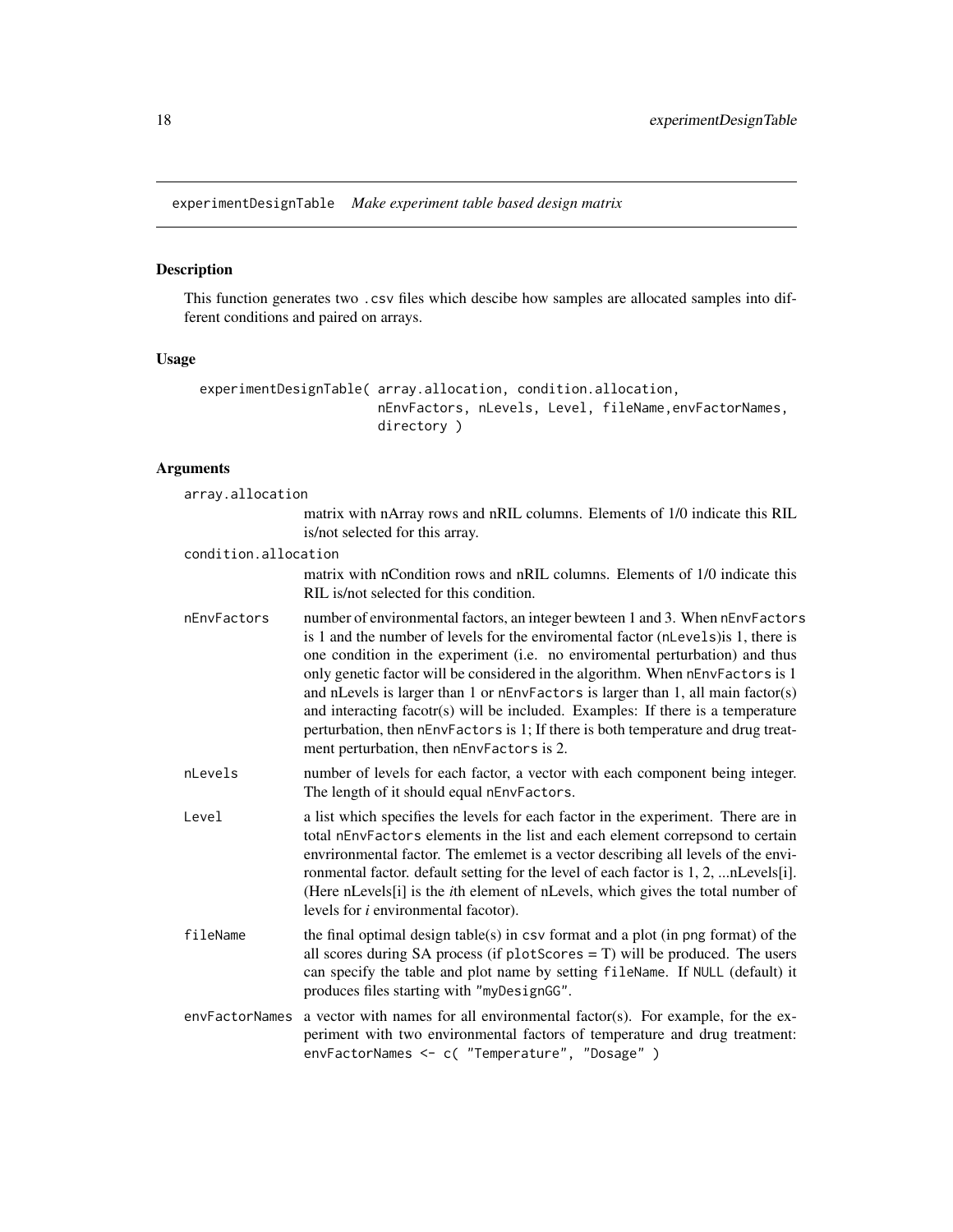|           | Default = $NULL$ , then the output will use "F1" and "F2" to indicate the environ-<br>mental factors.                                   |
|-----------|-----------------------------------------------------------------------------------------------------------------------------------------|
| directorv | It tells where the resulting optimal design tables are to be stored. If NULL (de-<br>fault), it will use the currect working directory. |

#### Details

Based on nEnvFactors and nLevels, nConditions is calculated.

#### Value

Two tables report the results: table "pair design" which is only used for two-channel experiments and describes how samples are paired together on the slide (e.g. microarray chip), and table "environment design" which is used when there are more environments evolved in the experiment. With these two tables, the experimenters can set up the environmental treatment and follow-up profiling measurement.

Examples:

1. conditionDesign.csv

|                        | Temperature Cell Type |   | <b>Selected Samples</b> |              |                   |              |              |
|------------------------|-----------------------|---|-------------------------|--------------|-------------------|--------------|--------------|
| condition1             | 15                    |   | <b>RIL28</b>            | - RIL81      | RIL <sub>18</sub> | <b>RIL61</b> |              |
| condition2             | 24                    | A |                         | RIL72 RIL40  | RIL <sub>83</sub> | RII.44       | <b>RIL10</b> |
| condition3             | 29                    | А |                         | RIL22 RIL89  | RIL <sub>3</sub>  | <b>RIL30</b> | <b>RIL58</b> |
| condition4             | 15                    | B | <b>RIL70</b>            | <b>RIL47</b> | RIL <sub>4</sub>  | <b>RIL59</b> |              |
| condition <sub>5</sub> | 24                    | B | RIL 93                  | RIL 97       | <b>RII 49</b>     | RII.14       |              |

2. arrayDesign.csv

|         | Channel 1         | Channel 2    |
|---------|-------------------|--------------|
| array 1 | <b>RIL28</b>      | <b>RIL92</b> |
| array2  | <b>RIL70</b>      | RII.47       |
| array3  | RIL22             | <b>RIL89</b> |
| array4  | RII.45            | RIL15        |
| array5  | RIL <sub>52</sub> | RII.41       |

#### Note

The optimal design results are described in two tables. One is called "array design" which is only used for two-channel experiments. It describes how samples are paired together on the slide (e.g. microarray chip). The other table is called "condition design" which is used when there is more than one environmental factor involved in the experiment. Each cell in condition design table represents a combination of different levels of environmental factors and the selected sample names (e.g. RIL names) for this condition are shown. Based on these two tables, the experimenters can set up the environmental treatment and follow-up profiling measurement.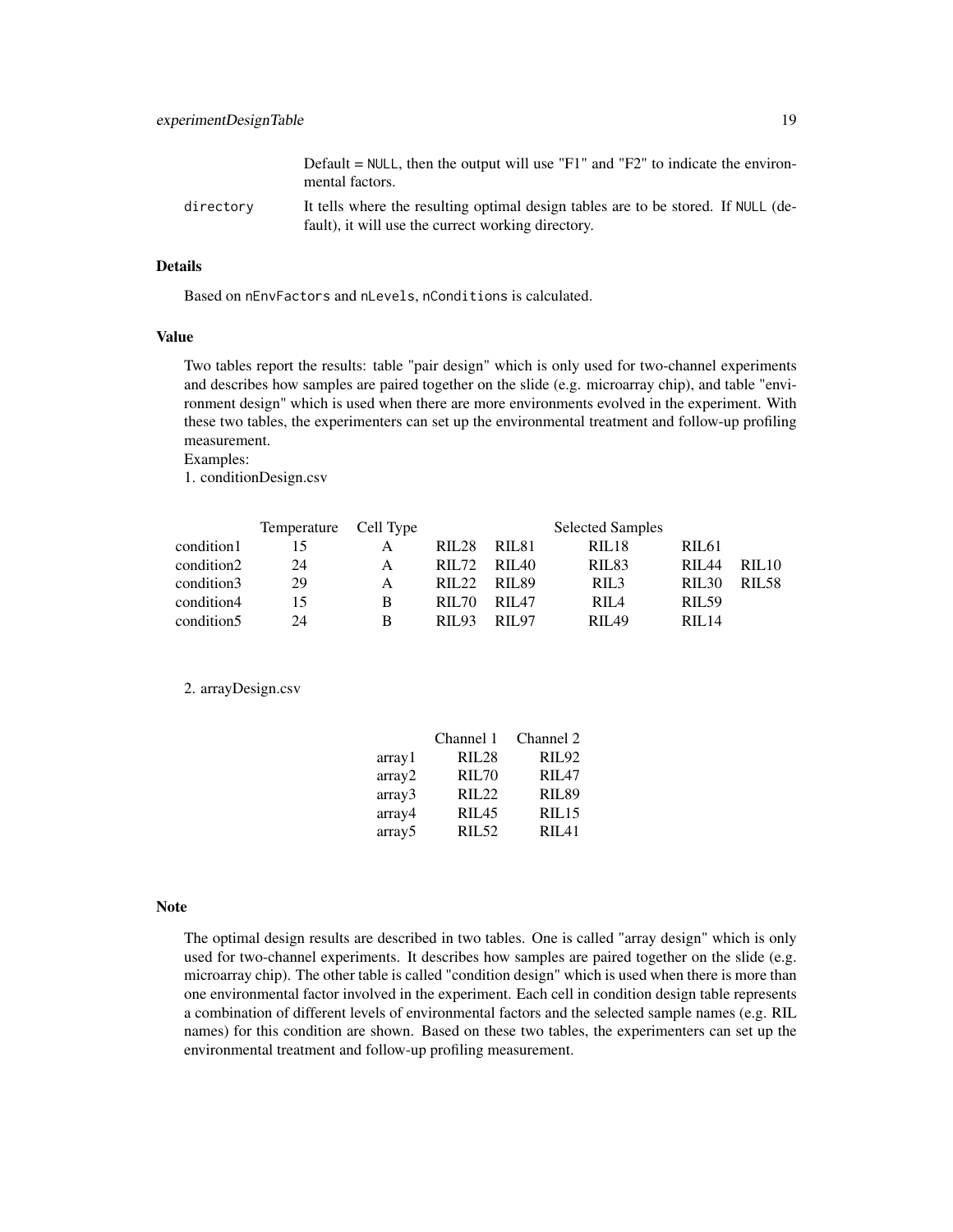#### <span id="page-19-0"></span>Author(s)

Yang Li <yang.li@rug.nl>, Gonzalo Vera <gonzalo.vera.rodriguez@gmail.com> Rainer Breitling <r.breitling@rug.nl>, Ritsert Jansen <r.c.jansen@rug.nl>

#### References

Y. Li, R. Breitling and R.C. Jansen. Generalizing genetical genomics: the added value from environmental perturbation, Trends Genet (2008) 24:518-524.

Y. Li, M. Swertz, G. Vera, J. Fu, R. Breitling, and R.C. Jansen. designGG: An R-package and Web tool for the optimal design of genetical genomics experiments. BMC Bioinformatics 10:188(2009) http://gbic.biol.rug.nl/designGG

# See Also

[designGG](#page-8-1), [exampleArrayDesignTable](#page-14-1), [exampleConditionDesignTable](#page-15-1)

genotype *Example genotype data*

# Description

genotype: example data of genotypes for each marker (rownames) and 100 strains such as recombinant inbred lines (RIL) (columnnames), with numeric values 1 and 0 (or A and B).

data(genotype) genotype[1:5,1:5]

|      | Strain1 |  | Strain2 Strain3 Strain4 Strain5 |  |
|------|---------|--|---------------------------------|--|
| C1M1 |         |  |                                 |  |
| C1M2 |         |  |                                 |  |
| C1M3 |         |  |                                 |  |
| C1M4 |         |  |                                 |  |
| C1M5 |         |  |                                 |  |

#### Usage

data(genotype)

#### Format

genotype: 120 markers by 100 samples (Strains).

#### Author(s)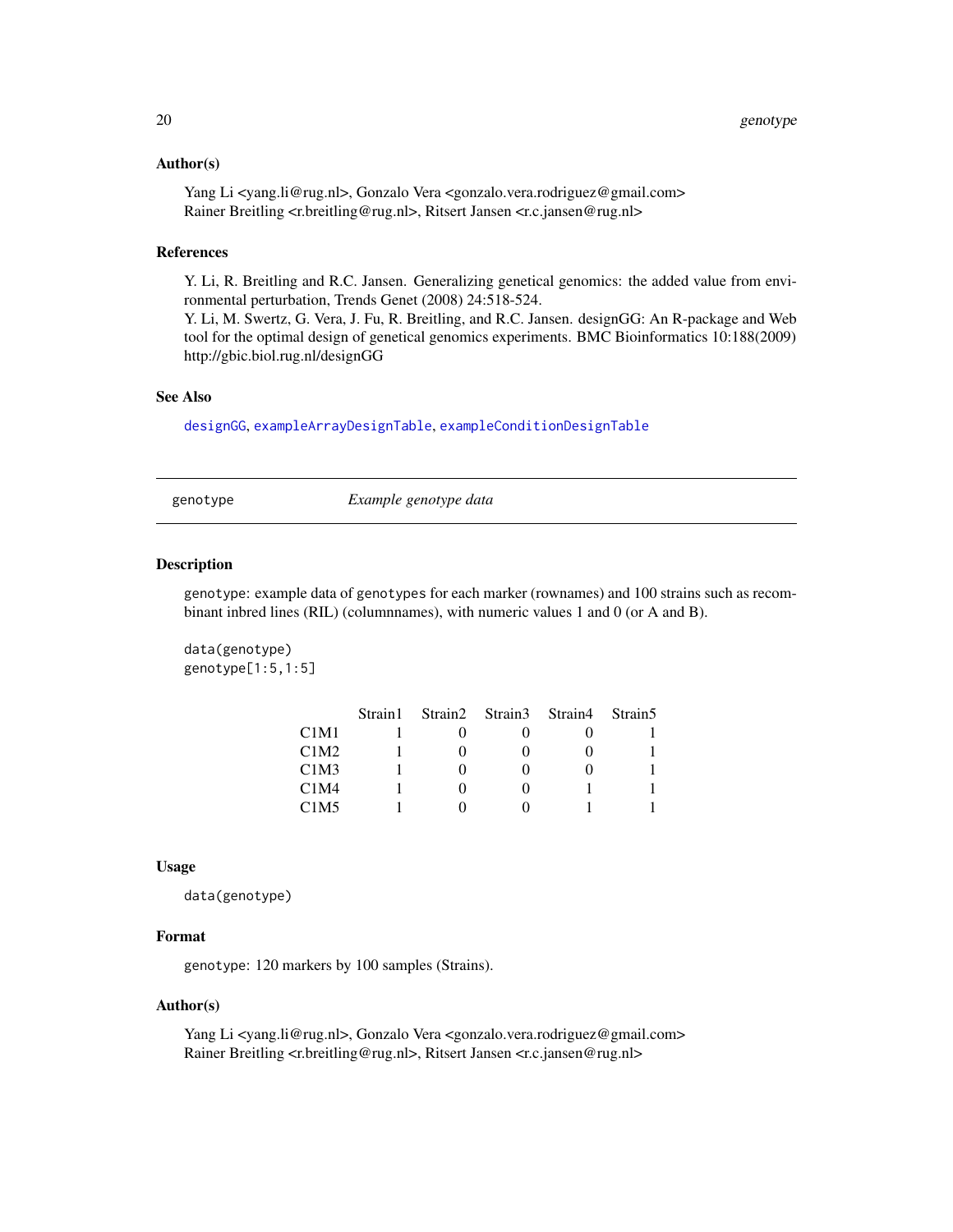# <span id="page-20-0"></span>initialDesign 21

# Examples

##load the data data(genotype)

```
##view part of the the data
genotype[1:5,1:5]
```
<span id="page-20-1"></span>initialDesign *Initialize an experiment design matrix*

#### Description

Allocate RILs (or strains) into different conditional and pair RILs (or strains) into slides.

# Usage

initialDesign( genotype, nRILs, nSlides, nConditions, nTuple, bTwoColorArray )

#### Arguments

| genotype       | genotype data: a nMarker-by-nRILs matrix with two allels being 0 and 1 (or A<br>and B) or three allels being 0, 0.5 and 1 (or, A, H, and B), where $0.5$ (or H)<br>represents heterozygous allele.                                                                                        |
|----------------|-------------------------------------------------------------------------------------------------------------------------------------------------------------------------------------------------------------------------------------------------------------------------------------------|
| nRILs          | total number of RILs ((or strains) available for the experiment.                                                                                                                                                                                                                          |
| nSlides        | total number of slides available for the experiment.                                                                                                                                                                                                                                      |
| nConditions    | number of all possible combination of all environmental factors.                                                                                                                                                                                                                          |
| nTuple         | average number of RILs (or strains) to be assigned onto each condition<br>n Tuple should be a real number which is larger than 1.<br>if $n$ Tuple $\lt 1$ , the algorithm will stop and shw the message below,<br>warning: "The number of slides is too small to perform the experiment." |
| bTwoColorArray | binary variable indicating experiment type:<br>$bTwoColorArray \leq THE \# for dual channel experiment$<br>$bTwoColorArray \leq FALSE \# for single channel experiment$                                                                                                                   |

#### Details

For two-color array experiments, randomly choose a RIL (or strain) and pair it with the genetically most different RIL (or strain) on one array. For one-color array experiments, array.allocation is NULL as there is no need to pair samples.

### Value

a list with 2 matrices: condition.allocation: allocate RILs (or strains) into different conditional (nCondition \* nRILs) array.allocation: pair RILs (or strains) into sldies (nSlides \* nRILs)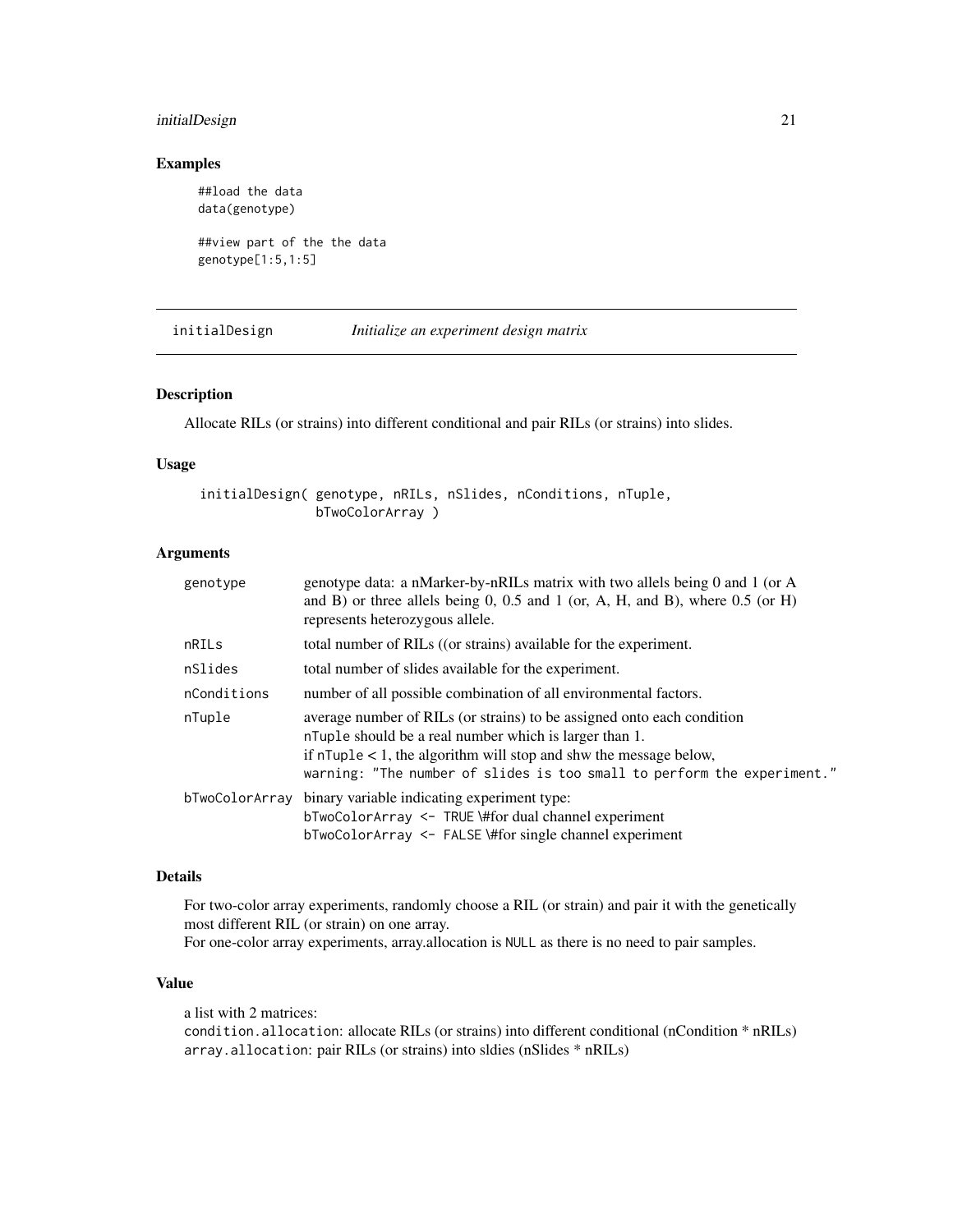<span id="page-21-0"></span>This function calls conditionAllocation function to allocate selected RILs (or strains) into different conditions.

# Author(s)

Yang Li <yang.li@rug.nl>, Gonzalo Vera <gonzalo.vera.rodriguez@gmail.com> Rainer Breitling <r.breitling@rug.nl>, Ritsert Jansen <r.c.jansen@rug.nl>

# References

Y. Li, R. Breitling and R.C. Jansen. Generalizing genetical genomics: the added value from environmental perturbation, Trends Genet (2008) 24:518-524.

Y. Li, M. Swertz, G. Vera, J. Fu, R. Breitling, and R.C. Jansen. designGG: An R-package and Web tool for the optimal design of genetical genomics experiments. BMC Bioinformatics 10:188(2009) http://gbic.biol.rug.nl/designGG

#### See Also

[designGG](#page-8-1)

#### Examples

```
library(designGG)
data(genotype)
nRILs <-100
nEnvFactors <- 2
nConditions <-2
nLevels <- c( 2, 2 )
levels <- list ( c(16, 24), c(5, 10) )
nSlides <- 100
nTuple <- 25
bTwoColorArray <- TRUE
initialDesign( genotype, nRILs, nSlides, nConditions, nTuple, bTwoColorArray )
```
# Description

Generate levels for all interacting factors for all RILs (or strains). This is a subfunction needed for designScore, but is not directly used.

### Usage

interactionLevel( genotype.level, condition.level, markerIndex, nEnvFactors )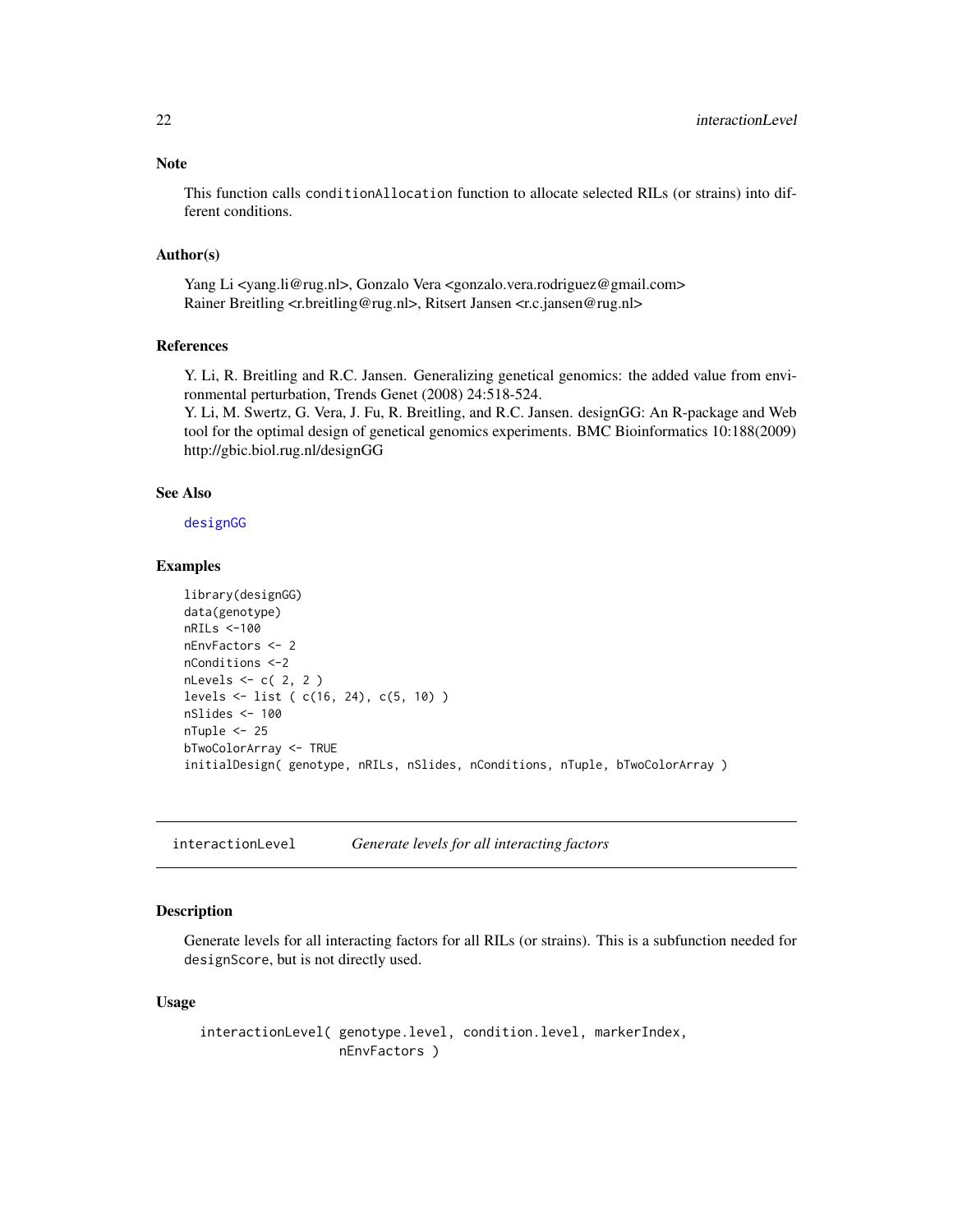# <span id="page-22-0"></span>interactionLevel 23

#### Arguments

genotype.level levels of genetic factor for each RIL (or strain) in the experiment. condition.level levels of all environmental factors for each RIL (or strain)in the experiment. markerIndex indicate which genome position that level of genetic factor corresponds to. nEnvFactors number of environmental factors, an integer bewteen 1 and 3. When nEnvFactors is 1 and the number of levels for the enviromental factor (nLevels)is 1, there is one condition in the experiment (i.e. no enviromental perturbation) and thus only genetic factor will be considered in the algorithm. When nEnvFactors is 1 and nLevels is larger than 1 or nEnvFactors is larger than 1, all main factor(s) and interacting facotr(s) will be included. Examples: If there is a temperature perturbation, then nEnvFactors is 1; If there is both temperature and drug treatment perturbation, then nEnvFactors is 2.

### Details

markerIndex indicates the genome position that genotype.level corresponds to. An experiment design is defined to be optimal over all markers if the sum of scores, e.g. Aoptimality criterion over all markers is minimized.

## Value

a matrix with nRILs rows. The number columns depends on nEnvFactors. For example: If  $nEnvFactors = 1$ , there is only one interaction term. If nEnvFactors = 2, there are three pair-wise two-way interaction terms and one three-way interaction term.

#### Author(s)

Yang Li <yang.li@rug.nl>, Gonzalo Vera <gonzalo.vera.rodriguez@gmail.com> Rainer Breitling <r.breitling@rug.nl>, Ritsert Jansen <r.c.jansen@rug.nl>

#### References

Y. Li, R. Breitling and R.C. Jansen. Generalizing genetical genomics: the added value from environmental perturbation, Trends Genet (2008) 24:518-524.

Y. Li, M. Swertz, G. Vera, J. Fu, R. Breitling, and R.C. Jansen. designGG: An R-package and Web tool for the optimal design of genetical genomics experiments. BMC Bioinformatics 10:188(2009) http://gbic.biol.rug.nl/designGG

#### See Also

[designScore](#page-12-1), [conditionLevel](#page-5-1)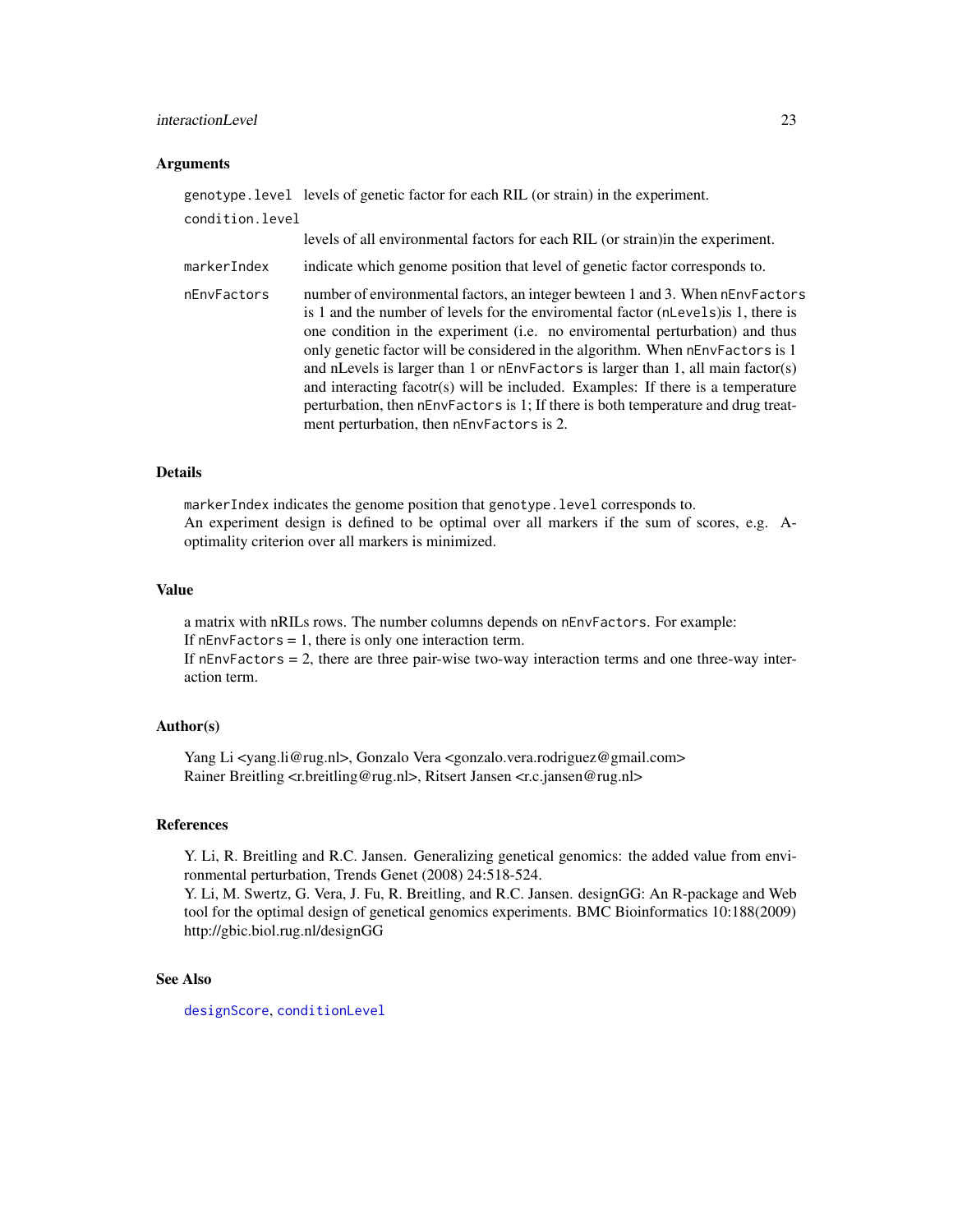<span id="page-23-0"></span>

# Description

Pair levels for two RILs (or strains) allocated into one slide (bTwoColorArray=TRUE). It is a subfunction needed for designScore function, but is not directly used.

#### Usage

pairLevel( xxx, rilNames )

#### Arguments

| <b>XXX</b> | can be genotype. level, condition. level or interaction. level             |
|------------|----------------------------------------------------------------------------|
| rilNames   | names for all RILs (or strains) that have been selected for the experiment |

# Details

This function is used only for two-color array.

#### Value

Pair levels for two RILs (or strains) allocated into one slide.

# Author(s)

Yang Li <yang.li@rug.nl>, Gonzalo Vera <gonzalo.vera.rodriguez@gmail.com> Rainer Breitling <r.breitling@rug.nl>, Ritsert Jansen <r.c.jansen@rug.nl>

#### References

Y. Li, R. Breitling and R.C. Jansen. Generalizing genetical genomics: the added value from environmental perturbation, Trends Genet (2008) 24:518-524.

Y. Li, M. Swertz, G. Vera, J. Fu, R. Breitling, and R.C. Jansen. designGG: An R-package and Web tool for the optimal design of genetical genomics experiments. BMC Bioinformatics 10:188(2009) http://gbic.biol.rug.nl/designGG

#### See Also

See Also [designScore](#page-12-1)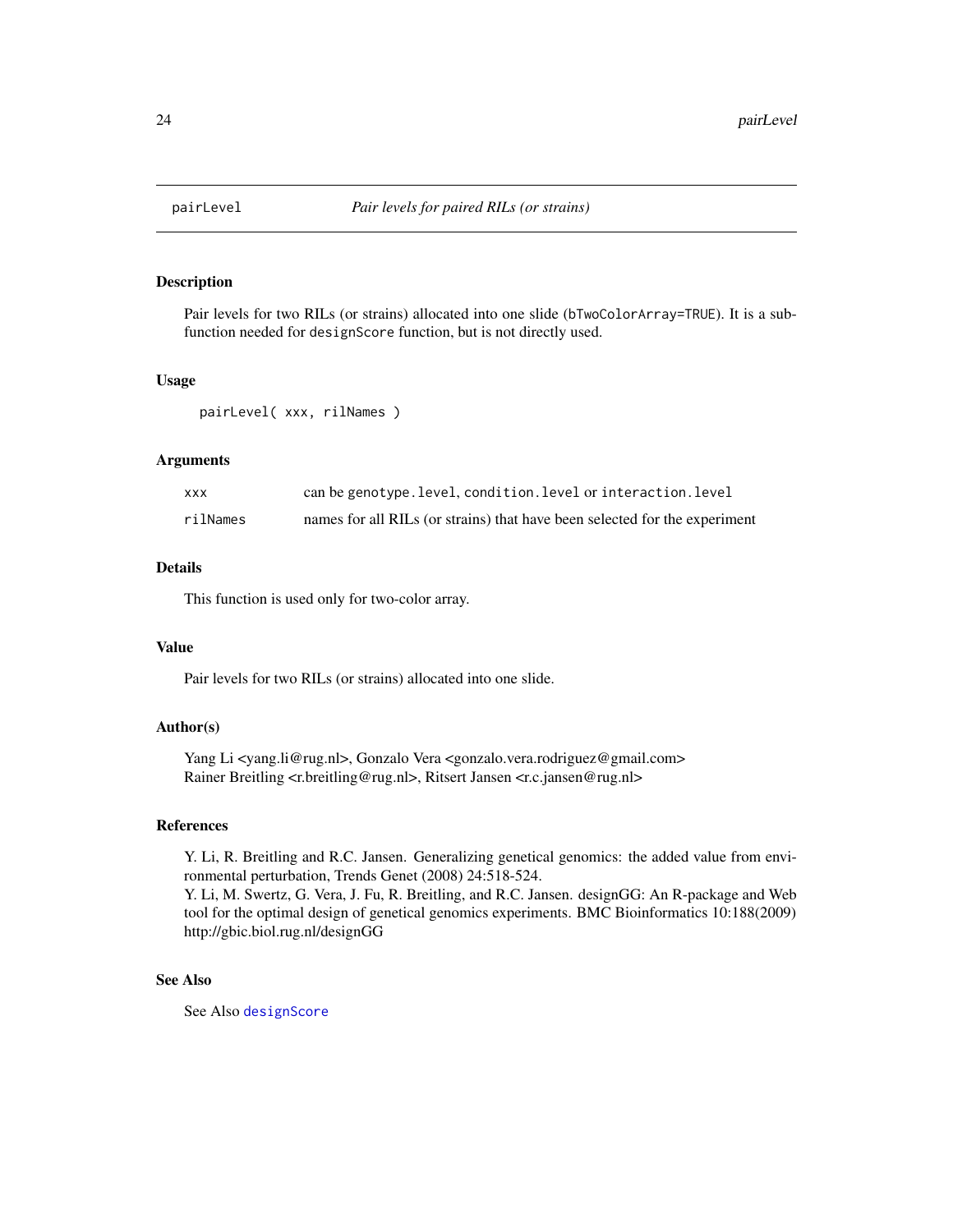<span id="page-24-1"></span><span id="page-24-0"></span>plotAllScores *Plot scores profiles*

### Description

Plot all scores and the temperature at each iteration during the simulated annealing process.

# Usage

plotAllScores(plot.obj,fileName=NULL)

# Arguments

| plot.obj | a list containing: scores, cooling, startTemp, temperature, temperature.step, nIt-<br>erations and optimality. Details can be found below.                                                                                                                                                                                                                                                                                                                                                                                                                                                                                                                                                                                                                                                                                                                                                      |
|----------|-------------------------------------------------------------------------------------------------------------------------------------------------------------------------------------------------------------------------------------------------------------------------------------------------------------------------------------------------------------------------------------------------------------------------------------------------------------------------------------------------------------------------------------------------------------------------------------------------------------------------------------------------------------------------------------------------------------------------------------------------------------------------------------------------------------------------------------------------------------------------------------------------|
|          | scores: A- or D- optimality score of all accepted designs during optimization<br>process. cooling: describes the cooling step in the Simulated Annealing, de-<br>fined as (new.score \$-\$ now.score)/ now.score. startTemp:starting temperature<br>of the simulated annealing process, temperature: final temperature that the sim-<br>ulated annealing reaches. temperatureStep:temperature decreasing step in the<br>simulated annealing (SA) process. nIterations: number of iterations in the sim-<br>ulated annealing method. optimality: type of optimality, i.e. "A" (A-optimality)<br>or "D" (D-optimality). A-optimality minimizes $Trace((X'X)^{-1})\$ , which cor-<br>responds to minimum average variance of the parameter estimates. D-optimality<br>minimizes $\text{Sdet}(X'X)^{\wedge}$ -1\$, which corresponds to minimum generalized variance<br>of the parameter estimates. |
| fileName | the final optimal design table(s) in $\text{csv}$ format and a plot (in png format) of the<br>all scores during SA process (if plotScores = TRUE) will be produced. The<br>users can specify the table and plot name by setting fileName. If NULL (default)<br>it produces files starting with "myDesignGG".                                                                                                                                                                                                                                                                                                                                                                                                                                                                                                                                                                                    |

#### Value

Draw a plot that visualizeds the scores (y-axis) at each iteration during the simulated annealing process (x-axis is time of moving)

### Note

The calculation of score is dependent on the choice of optimality. Cooling is defined as (newScore \$-\$ nowScore)/nowScore.

# Author(s)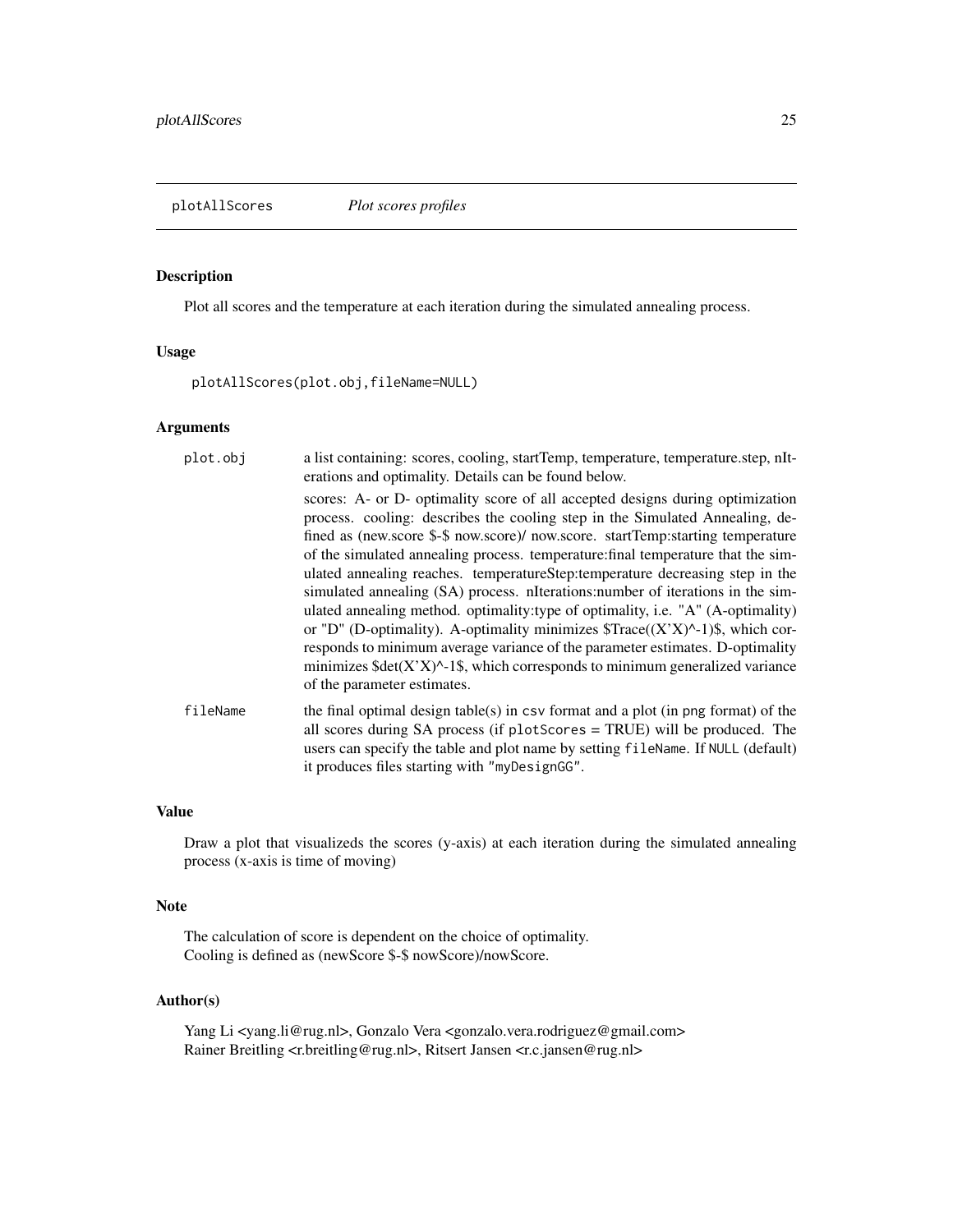#### References

Y. Li, R. Breitling and R.C. Jansen. Generalizing genetical genomics: the added value from environmental perturbation, Trends Genet (2008) 24:518-524.

Y. Li, M. Swertz, G. Vera, J. Fu, R. Breitling, and R.C. Jansen. designGG: An R-package and Web tool for the optimal design of genetical genomics experiments. BMC Bioinformatics 10:188(2009) http://gbic.biol.rug.nl/designGG

#### Examples

```
data(examplePlotObj)
plotAllScores(examplePlotObj)
```

| temperatureStep | Calculate the temperature decreasing step for simulated annealing |  |  |  |
|-----------------|-------------------------------------------------------------------|--|--|--|
|                 | process                                                           |  |  |  |

# Description

Calculate the temperature decreasing step for simulated annealing process. This is a subfunction needed for designGG, but is not directly used.

#### Usage

temperatureStep(startTemp, maxTempStep, endTemp, nIterations)

#### **Arguments**

| startTemp   | starting temperature of simulated annealing process.                                                                                                                                                                                                                                                          |
|-------------|---------------------------------------------------------------------------------------------------------------------------------------------------------------------------------------------------------------------------------------------------------------------------------------------------------------|
| maxTempStep | maximum temperature decreasing step for simulated annealing process. The<br>parameter ensures that the multiplicative cooling factor is not smaller than this<br>value. If niterations is too small, the preferred final temperature (endTemp) may<br>not be reached. See Wit and McClure (2004) for details. |
| endTemp     | ending temperature of simulated annealing process. An important optimization<br>parameter. Setting this parameter closer to zero. See Wit and McClure (2004)<br>for details                                                                                                                                   |
| nIterations | number of iterations in the simulated annealing method.                                                                                                                                                                                                                                                       |

#### Value

A temperature decreasing step in the simulated annealing process.

#### Author(s)

<span id="page-25-0"></span>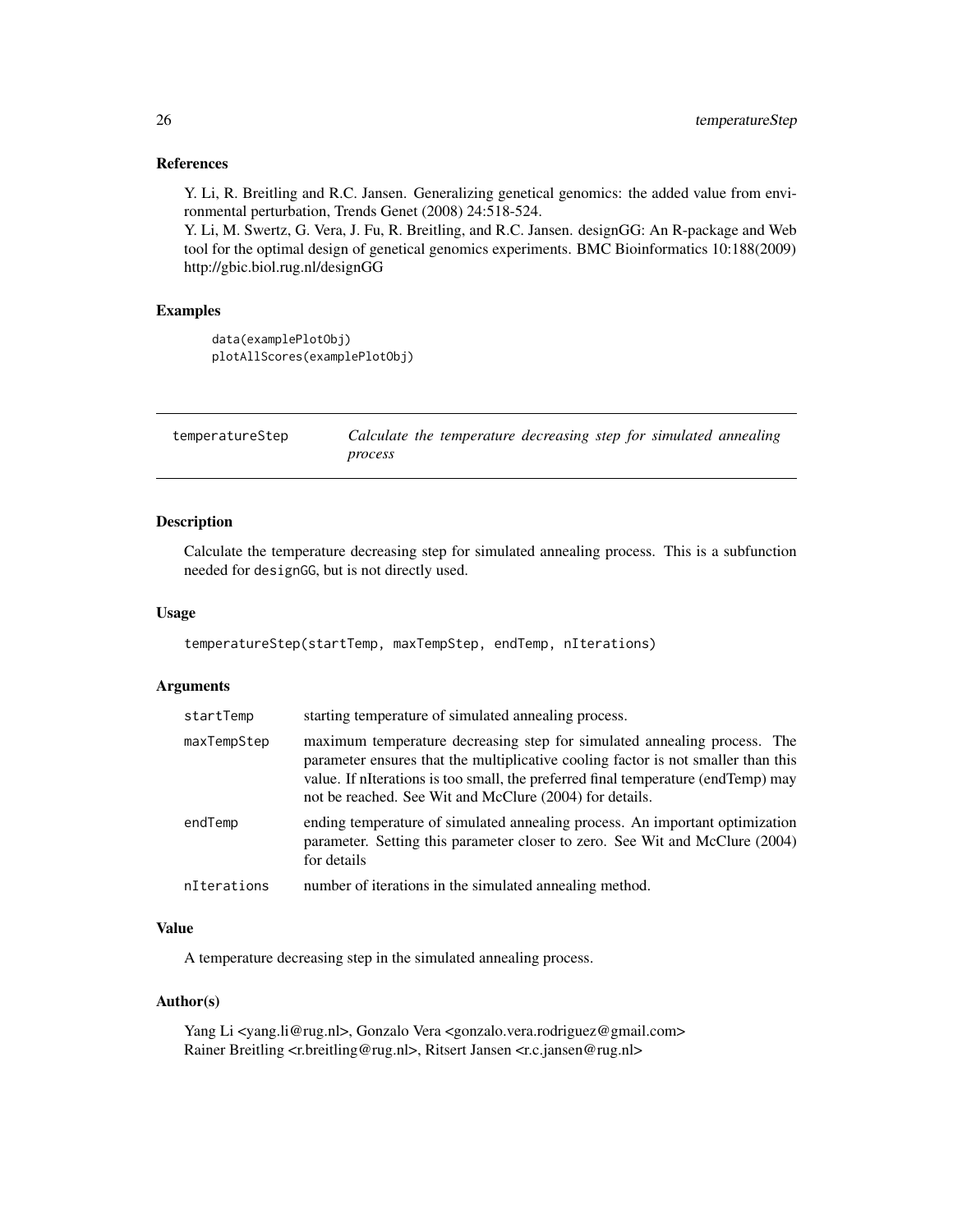# <span id="page-26-0"></span>updateDesign 27

# References

Y. Li, M. Swertz, G. Vera, J. Fu, R. Breitling, and R.C. Jansen. designGG: An R-package and Web tool for the optimal design of genetical genomics experiments. BMC Bioinformatics 10:188(2009) http://gbic.biol.rug.nl/designGG

Y. Li, R. Breitling and R.C. Jansen. Generalizing genetical genomics: the added value from environmental perturbation, Trends Genet (2008) 24:518-524.

E. Wit and J. McClure. Statistics for Microarrays: Design, Analysis and Inference. (2004) Chichester: Wiley.

# See Also

[designGG](#page-8-1)

<span id="page-26-1"></span>updateDesign *Updates current design*

# Description

Updates current experimental design (including array.allocation and condition.allocation).

#### Usage

updateDesign( array.allocation, condition.allocation, nRILs, nSlides, nEnvFactors, nTuple, bTwoColorArray )

| array.allocation     |                                                                                                                                                                                                                                                                                                                                                                                                                                                                                                                                                                                                                                                 |
|----------------------|-------------------------------------------------------------------------------------------------------------------------------------------------------------------------------------------------------------------------------------------------------------------------------------------------------------------------------------------------------------------------------------------------------------------------------------------------------------------------------------------------------------------------------------------------------------------------------------------------------------------------------------------------|
|                      | matrix with nArray rows and nRIL columns. Elements of 1/0 indicate this RIL<br>(or strain) is/not selected for this array.                                                                                                                                                                                                                                                                                                                                                                                                                                                                                                                      |
| condition.allocation |                                                                                                                                                                                                                                                                                                                                                                                                                                                                                                                                                                                                                                                 |
|                      | matrix with nCondition rows and nRIL columns. Elements of 1/0 indicate this<br>RIL (or strain) is/not selected for this condition.                                                                                                                                                                                                                                                                                                                                                                                                                                                                                                              |
| nRILs                | number of RILs (or strains) available for the experiment.                                                                                                                                                                                                                                                                                                                                                                                                                                                                                                                                                                                       |
| nSlides              | total number of slides available for experiment.                                                                                                                                                                                                                                                                                                                                                                                                                                                                                                                                                                                                |
| nEnvFactors          | number of environmental factors, an integer bewteen 1 and 3. When nEnvFactors<br>is 1 and the number of levels for the environmental factor (nLevels) is 1, there is<br>one condition in the experiment (i.e. no enviromental perturbation) and thus<br>only genetic factor will be considered in the algorithm. When nEnvFactors is 1<br>and nLevels is larger than 1 or nEnvFactors is larger than 1, all main factor(s)<br>and interacting facotr(s) will be included. Examples: If there is a temperature<br>perturbation, then nEnvFactors is 1; If there is both temperature and drug treat-<br>ment perturbation, then nEnvFactors is 2. |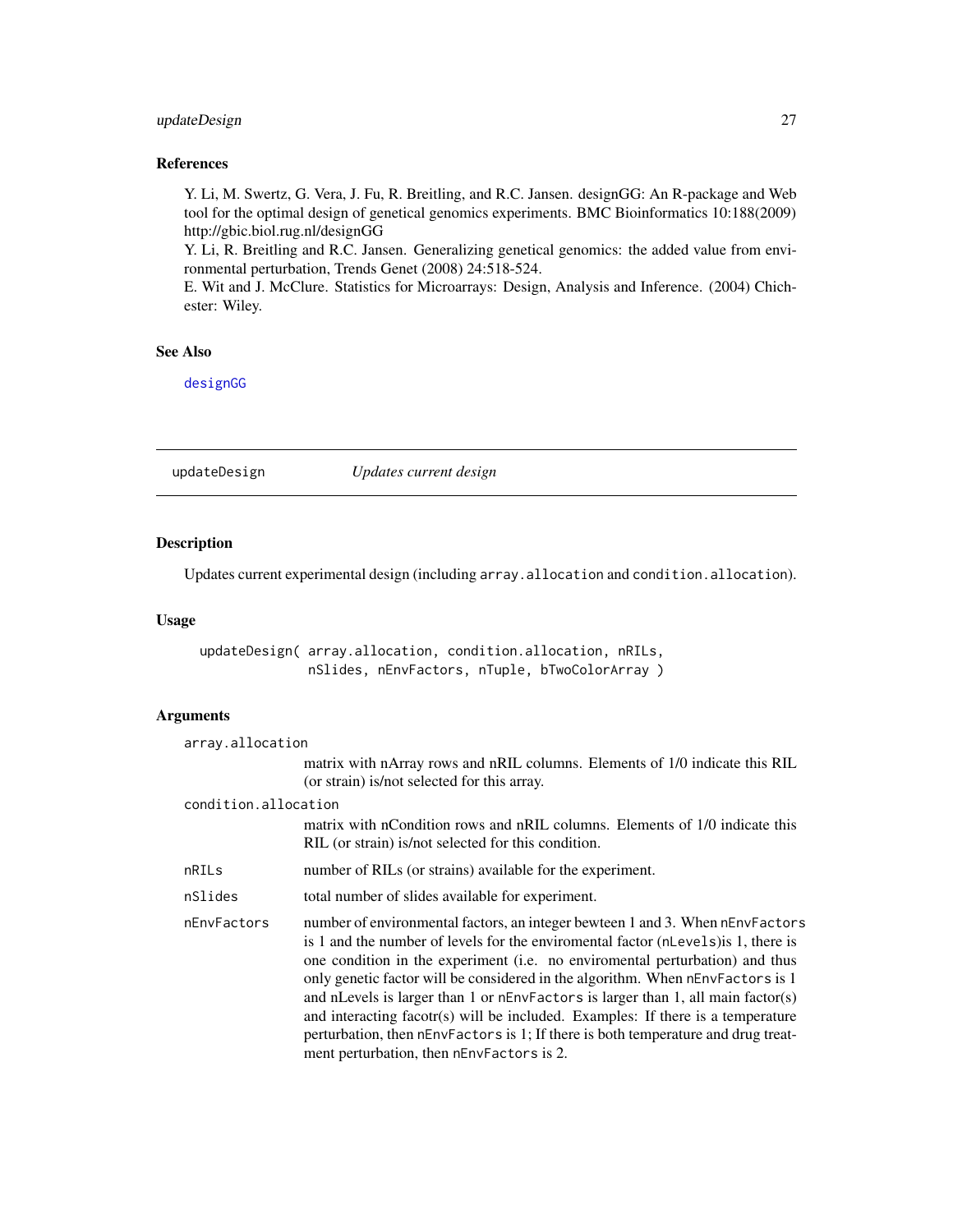<span id="page-27-0"></span>

| nTuple | average number of RILs (or strains) to be assigned onto each condition. |
|--------|-------------------------------------------------------------------------|
|        | n Tuple should be a real number which is larger than 1.                 |
|        | If $n \text{Tuple} < 1$ , the algorithm will stop and show the message, |
|        | warning: "The number of slides is too small to perform the experiment." |
|        | bTwoColorArray binary variable indicating experiment type:              |
|        | bTwoColorArray <- TRUE \#for dual channel experiment                    |
|        | bTwoColorArray <- FALSE \#for single channel experiment                 |

#### Details

This function calls two subfunctions: conditionUpdate and arrayUpdate.

#### Value

a list with two elements, array.allocation and condition.allocation.

#### Author(s)

Yang Li <yang.li@rug.nl>, Gonzalo Vera <gonzalo.vera.rodriguez@gmail.com> Rainer Breitling <r.breitling@rug.nl>, Ritsert Jansen <r.c.jansen@rug.nl>

#### References

Y. Li, R. Breitling and R.C. Jansen. Generalizing genetical genomics: the added value from environmental perturbation, Trends Genet (2008) 24:518-524.

Y. Li, M. Swertz, G. Vera, J. Fu, R. Breitling, and R.C. Jansen. designGG: An R-package and Web tool for the optimal design of genetical genomics experiments. BMC Bioinformatics 10:188(2009) http://gbic.biol.rug.nl/designGG

<span id="page-27-1"></span>variableNames *Generate variable names for all factors*

#### Description

Generate variable names for genetic, environmental factors and interacting terms.

#### Usage

```
variableNames(nEnvFactors, envFactorNames=NULL)
```

```
nEnvFactors number of environmental factors, an integer bewteen 1 and 3. When nEnvFactors
                  is 1 and the number of levels for the enviromental factor (nLevels)is 1, there is
                  one condition in the experiment (i.e. no enviromental perturbation) and thus
                  only genetic factor will be considered in the algorithm. When nEnvFactors is 1
                  and nLevels is larger than 1 or nEnvFactors is larger than 1, all main factor(s)
                  and interacting facotr(s) will be included. Examples: If there is a temperature
```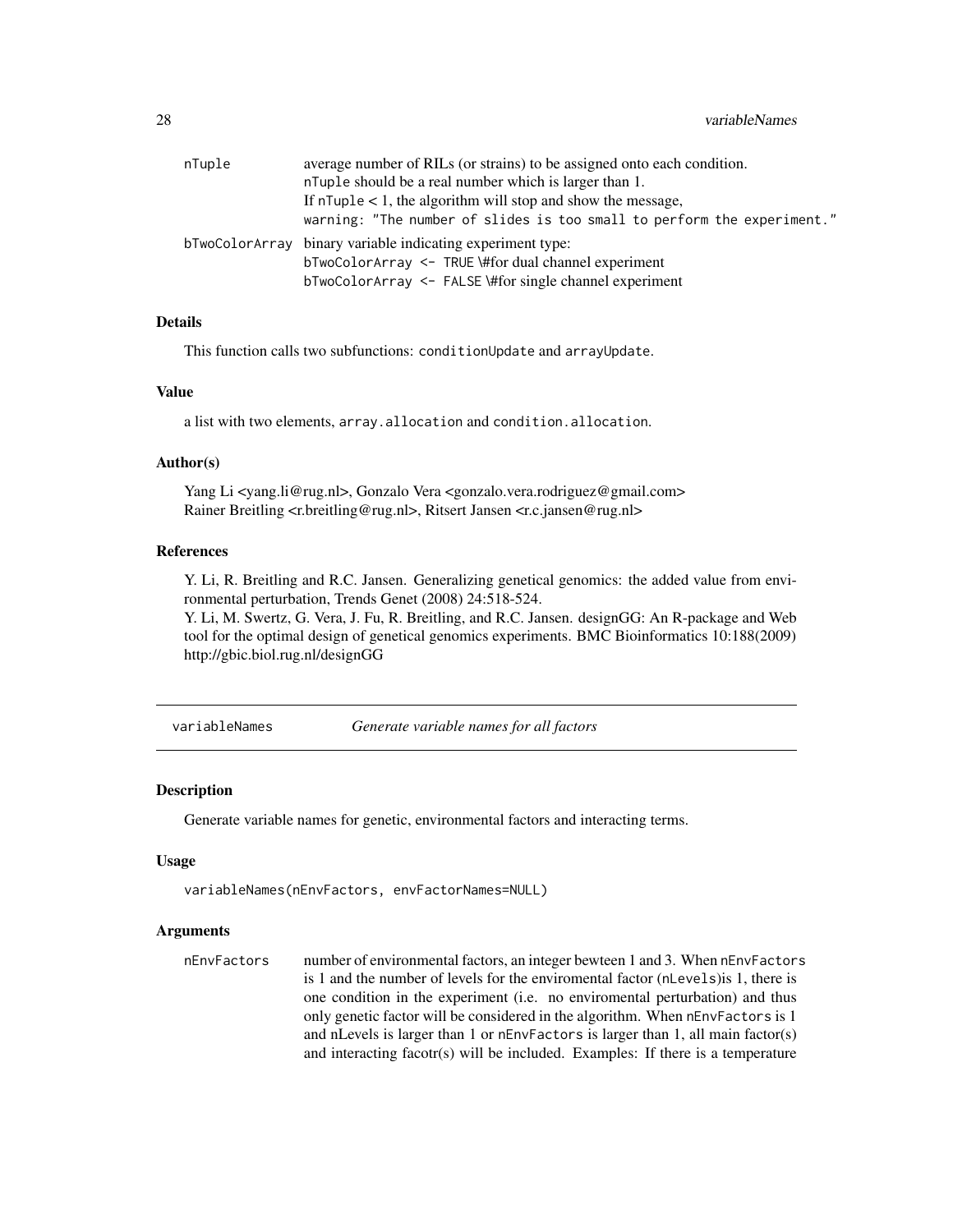perturbation, then nEnvFactors is 1; If there is both temperature and drug treatment perturbation, then nEnvFactors is 2.

<span id="page-28-0"></span> $envFactorNames$  a vector with names for all environmental factor(s). For example, for the experiment with two environmental factors of temperature and drug treatment: envFactorNames <- c( "Temperature", "Dosage" ) Default = NULL, then the output will use " $F1$ " and " $F2$ " to indicate the environmental factors.

#### Details

generates names for variables, a vector with the length of (variableNumber+1).

#### Value

When  $nEnvFactors = 1$  and  $nLevels = 1$ , there is no environmetal pertubation in the experimental. Then we re-define nEnvFactors to be 0 within the algorithm. Accordingly, variableNumber = 1, and variableNames is one genetic factor "Q".

When nEnvFactors = 1, variableNumber = 3, and variableNames are one genetic factor " $Q$ ", one environmental factor "F", and one interacting factor "QxF".

When  $nEnvFactors = 2$ , variableNumber = 7, and variableNames are one genetic factor "Q", two environmental factors "F1" and "F2", three two-way interacting factors "QF1", "QF2", "F1F2", and one three way interacting factors "QxF1xF2".

When  $nEnvFactors = 3$ , variableNumber = 15, and variableNames are one genetic factor " $Q$ ", three environmental factors "F1", "F2" and "F3", six two-way interacting factors "QF1", "QF2", "QF3", "F1F2", "F2F3" and "F1F3", four three-way interacting factors "QxF1xF2", "QxF1xF3", "QxF2xF3", "F1xF2xF3" and one four-way interacting factors "QxF1xF2xF3".

#### Author(s)

Yang Li <yang.li@rug.nl>, Gonzalo Vera <gonzalo.vera.rodriguez@gmail.com> Rainer Breitling <r.breitling@rug.nl>, Ritsert Jansen <r.c.jansen@rug.nl>

# References

Y. Li, R. Breitling and R.C. Jansen. Generalizing genetical genomics: the added value from environmental perturbation, Trends Genet (2008) 24:518-524.

Y. Li, M. Swertz, G. Vera, J. Fu, R. Breitling, and R.C. Jansen. designGG: An R-package and Web tool for the optimal design of genetical genomics experiments. BMC Bioinformatics 10:188(2009) http://gbic.biol.rug.nl/designGG

#### See Also

[variableNumber](#page-29-1)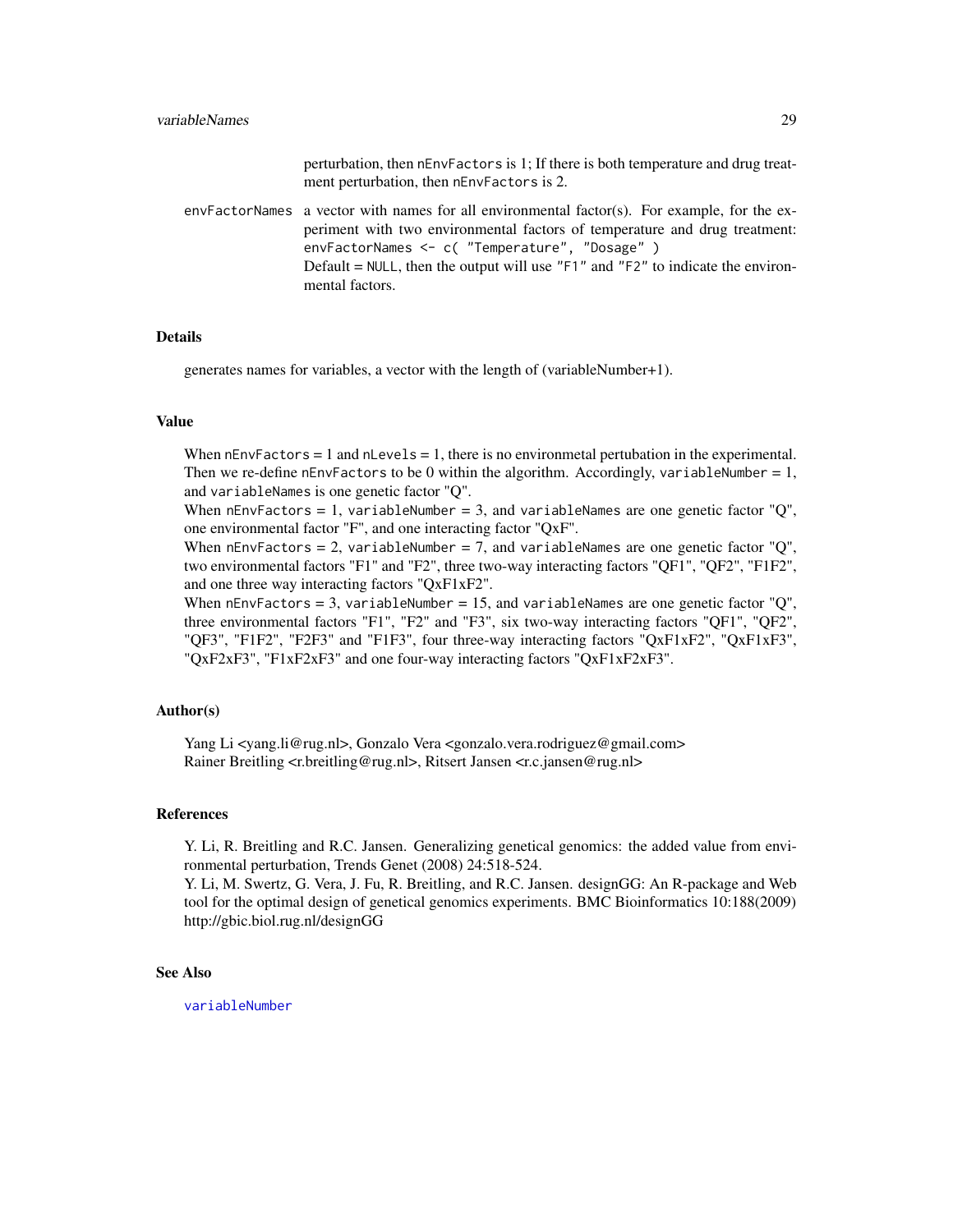#### Description

When  $nEnvFactors = 1$  and  $nLevels = 1$ , there is no environmetal pertubation in the experimental. Then we re-define nEnvFactors to be 0 within the algorithm. nEnvFactors = 0, only genetic factor is considered.

nEnvFactors > 1, genetic and environmental facotrs, and all possible interacting factors are considered.

#### Usage

variableNumber( nEnvFactors )

### Arguments

| number of environmental factors, an integer.                                  |
|-------------------------------------------------------------------------------|
| When nEnvFactors is between 0 and 3, all main factors and interacting factors |
| will be included.                                                             |
|                                                                               |

# Value

nEnvFactors = 1, variableNumber = 3 (one genetic factor  $Q$ , one environmental factor  $F$ , and one interacting factor QxF)  $nEnvFactors = 2$ ,  $variableNumber = 7$  $nEnvFactors = 3$ , variableNumber = 15

## Author(s)

Yang Li <yang.li@rug.nl>, Gonzalo Vera <gonzalo.vera.rodriguez@gmail.com> Rainer Breitling <r.breitling@rug.nl>, Ritsert Jansen <r.c.jansen@rug.nl>

#### References

Y. Li, R. Breitling and R.C. Jansen. Generalizing genetical genomics: the added value from environmental perturbation, Trends Genet (2008) 24:518-524.

Y. Li, M. Swertz, G. Vera, J. Fu, R. Breitling, and R.C. Jansen. designGG: An R-package and Web tool for the optimal design of genetical genomics experiments. BMC Bioinformatics 10:188(2009) http://gbic.biol.rug.nl/designGG

# See Also

[variableNames](#page-27-1)